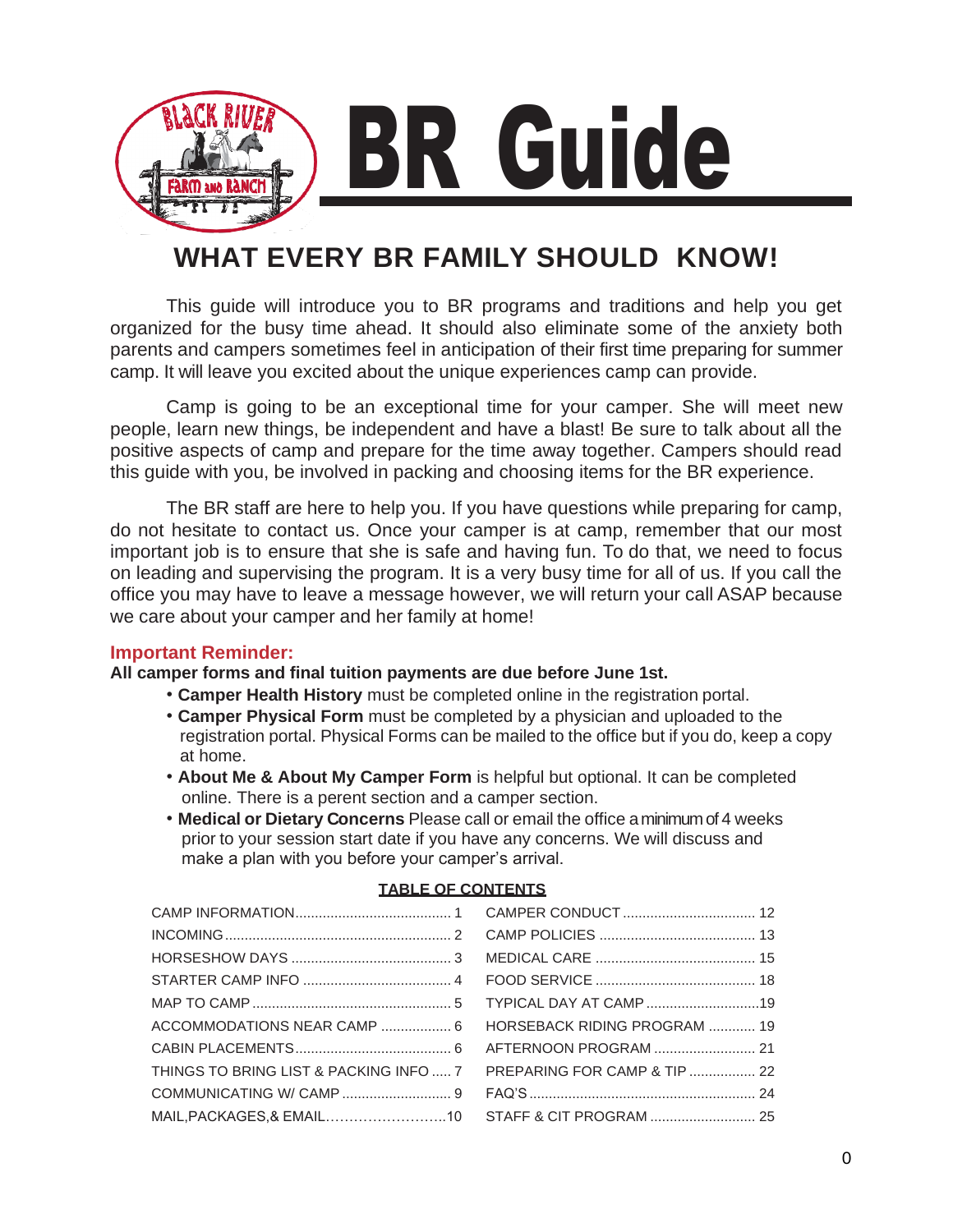This Page is Blank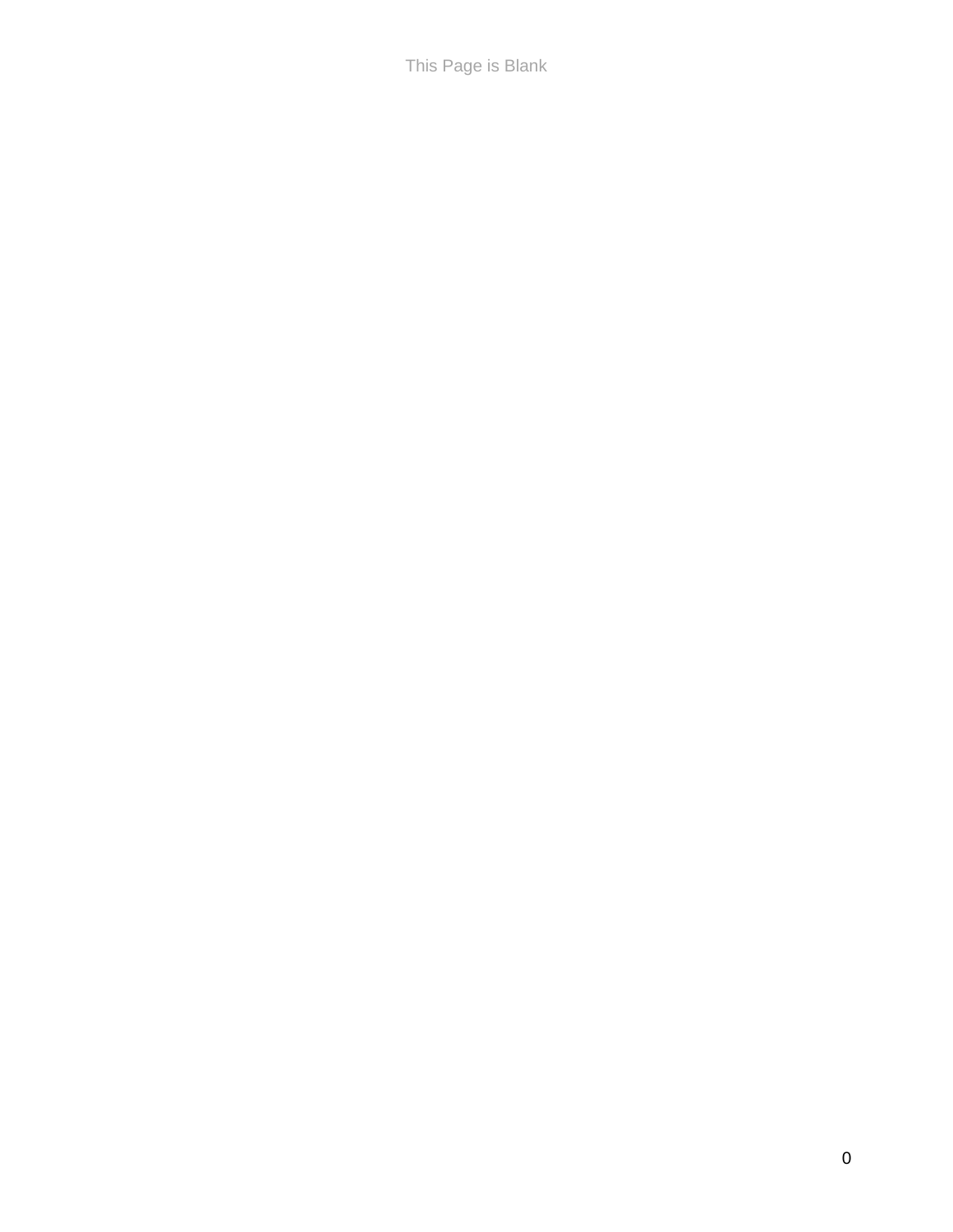## **CAMP INFORMATION**

#### **MOTTO:**

Be Safe & Have Fun!

#### **MISSION:**

Black River Farm and Ranch provides a premier summer camp experience for girls. Our mission is to inspire leadership, self-confidence, and independence through horsemanship and camping. We strive to provide equine instruction in a safe and noncompetitive environment. At BR girls can have fun riding horses, caring for animals, and enjoying the other activities provided in a stress-free environment.

#### **HISTORY OF THE BR:**

Since childhood, Lois Donovan "Mrs. D" had a dream that she would have a place where girls could come to learn to ride and to be around horses and farm animals. Her dream became a reality in 1962 when Mr. & Mrs. D purchased an old potato farm in Croswell, MI. They were living in Birmingham at the time and chose the location because it was within driving distance from the Detroit area and still secluded from the hustle and bustle of the city.

That summer Black River Farm and Ranch opened its doors. The D's had managed in a very short time to build two cabins and a dining hall (what we now know as Silver City). The first two cabin names were Pioneers and Trailblazers. That first year the BR had 16 campers, 4 staff members, and 7 horses.

Mr. D and his son-in-law, Mr. C were very close. They opened and operated a manufacturing business together in the 1970s. Mr. D eventually sold off his portion of the business to Mr. C who continued to grow the operation. When Mr. D became ill in 2000, he asked his daughter and her husband, Mr. and Mrs. C, to help manage the camp. When Mr. D passed away that same year, Mrs. D and the C's ran the camp together. Eventually, Mrs. D did less of the daily management of the BR but continued to love her time at the ranch with her family and the BR girls. The camp that she worked so hard to create was truly her pride and joy. Mrs. D passed away in 2015.

Today the C's and their children proudly manage and operate the BR together. Mr. C oversees the grounds and maintenance, while his daughters manage the program and its staff. This third generation of women is working hard to honor their grandmother's traditions and maintain her vision of the ideal horse camp for girls.

For more than a half-century, the BR has expanded and improved its program and facilities while holding on to the traditions and values that make it so special. Our staff continues to pass on the joy of camping and horsemanship to girls and our camp program continues toevolve.

Black River is licensed by the State of Michigan Inspected by the Sanilac County Health Department Accredited by Camp Horsemanship Association Accredited by The American Camping Association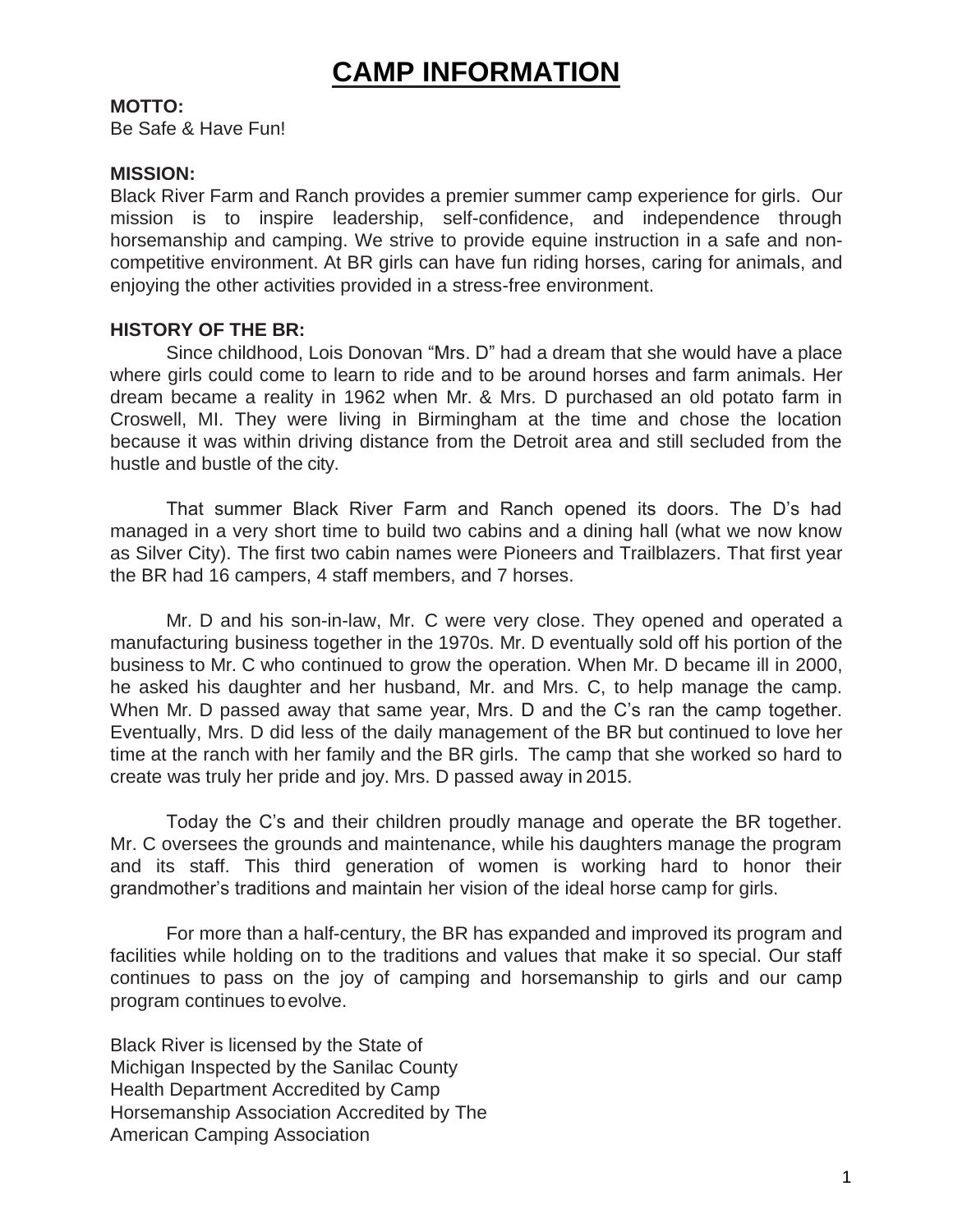Welcome!

## **INCOMING DAY IS SUNDAY**

### **Check-in times will be assigned between 2:30 pm to 4:30 pm**

This day is a wonderful opportunity to see your camper's cabin and meet her counselors. However, we need everyone to follow the same procedures.

#### **Drop-off Procedure:**

- Check-in times will be assigned in advance by cabin. A sign for your car's windshield with your camper's name, cabin, and assigned check-in time will be emailed to you the week before camp.
- Check-in and arrival health screenings will take place in your car via a drive-thru style.
- Parents will be able to exit the car to unload luggage and hug campers goodbye, but will not be allowed in the bunkhouses or to walk around camp.
- Please do not arrive more than a few minutes early. There will be a small holding area for cars that arrive before their scheduled check-in time.
- Bunks will be chosen by a popsicle stick lottery. If campers need a bottom bunk for a specific reason please call or email in advance.
- Parents will be able to meet the cabin staff outside the cabin at drop-off.
- New BR families will have the chance to tour camp before check-in starts. Please contact us before camp if you are interested.
- You will have an opportunity to drop mail to be delivered to your camper. Please see the mail/packages section for more information.
- Parents, we can begin our safety orientations right after check-in ends. If you think you will be arriving after your check-in window please contact the office and let us know.
- Be aware that some GPS programs can give you incorrect directions to camp. Please use the directions in this guide. The BR is on the east side of the Black River and can be accessed via the Croswell Rd. & Sheridan Line Rd. intersection.

#### **What you need to know for Check-in:**

- *Campers cannot be checked into camp without a completed health history & physical. Both are due by June 1st.*
- **Bring All Medications to Check-in** Prescription and overthe-counter medication must be with you at check-in. We cannot dispense medication that is not in compliance with state regulations. Please refer to the Medication Section of the BR Guide if you are bringing medication to camp. Inhalers, epi-pens, sample packs, and any other medications that are removed from pharmacy packaging need dosing instructions. Keep pharmacy packaging or obtain a prescription from your doctor.

#### **Medication must be brought to Check-in:**

- In original container
- Labeled with dosage
- Labeled with camper name
- In a zipped baggie
- **Head Lice** To help us keep everyone clear before arriving at camp please check your camper for head lice two weeks before the session and then again, the day before arrival. For more information on our head lice policy and how to's refer to the Medical Care Section. You must do a **head lice check before you arrive.**

### **Please read the BR Policies for Families Visiting Camp if you plan to bring children or guests. Please do not bring any pets.**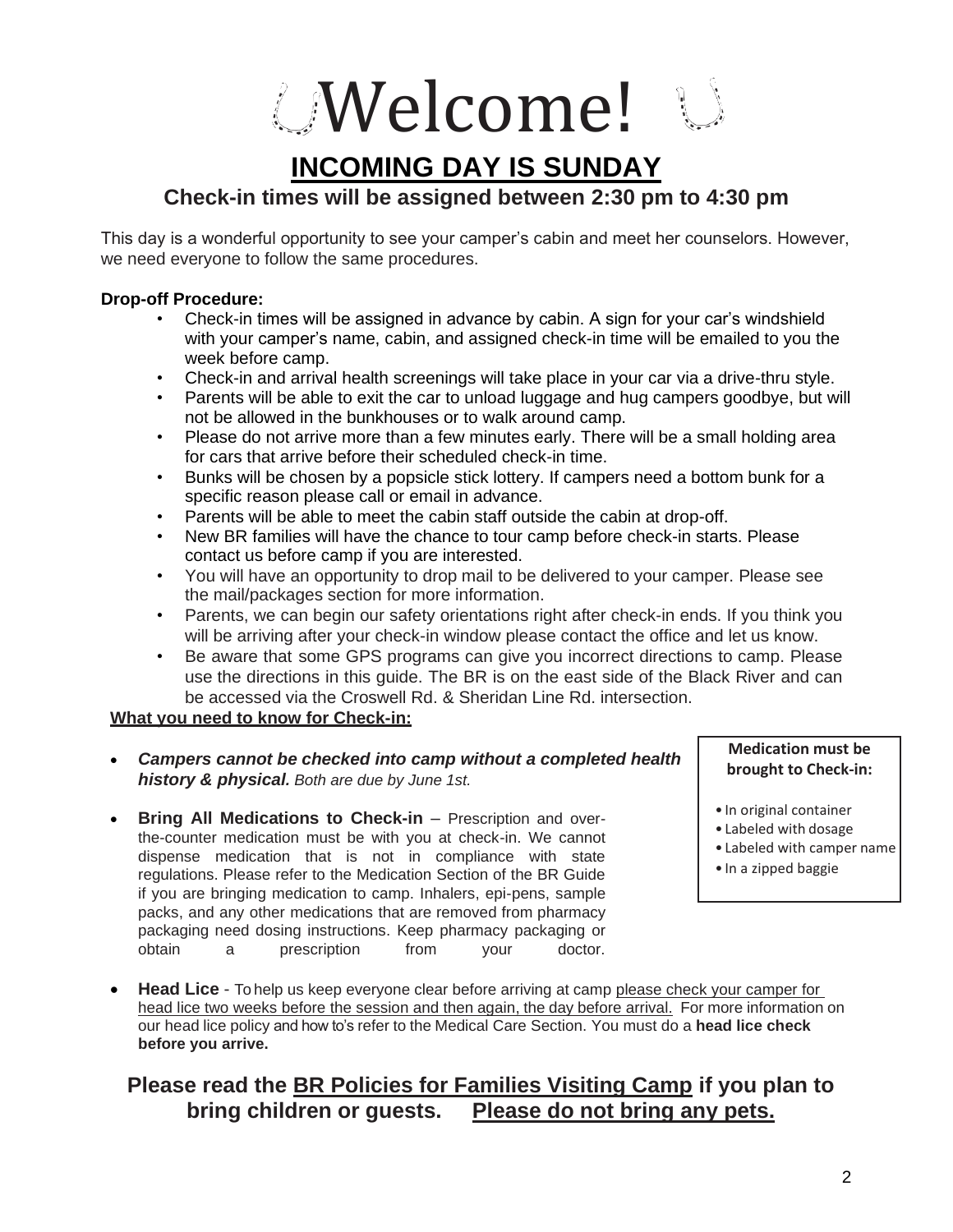# **CAMPER PICK-UP DAY**

## **SATURDAY**

### **Pick-up times will be assigned between 10:00 am to 12:00 pm**

*\* Exception Starter Camp/Session 1 pick-up times are different*

Camp has concluded with a horseshow since 1962. 2020 was the first time campers were picked up from camp without the opportunity to showcase their riding skills for their parents. We have redesigned the horse show to be a mix of old and new traditions. Families said last year how much they loved the new show style and therefore we have kept a similar schedule and added some components of our traditional show.

- Families will be given an arrival time the Wednesday prior to the show
	- Group 1 will start at 10:00 AM and finish by 11:00 AM
	- Group 2 will start at 10:40 AM and finish by 11:40 AM
	- $\circ$  The groups will overlap in the middle with a closing ceremony. Your camper will ride for 10-15 minutes.
- Luggage pick-up at the cities: Once you have watched your camper ride you will drive to her cabin to pick up her luggage. This has been a huge success in eliminating lost and found. However, all vehicles will be required to drive very slowly and carefully to ensure the safety of cars and walkers moving around camp at the same time.

### **Before the Show:**

- Please arrive on time for your assigned window. Camper will start the riding demonstration on time and cannot repeat the performance. Please allow yourself time to park and walk to the riding area.
- There is a short walk to the riding ring. We can transport family members who need assistance to the show ring. Please contact the office before show day if you need assistance.
- If you would like to sit during the show you may bring a chair to set up along the horseshow ring.
- Remember bags will not come home as neatly as they arrived. You may have more items to claim like laundry bags and towels. Before you leave camp ask your camper to look and make sure she has everything.
- Campers will not be able to leave the barn area to say hello before or during the show.

#### **After the show check-out procedure:**

- Campers will be released to parents after all campers in their group have ridden.
- Check-out will be in the Central Park area throughout the show.
- A parent or authorized person must be at check-out to sign out.
- **• All Medications and Covid Tests** are picked up at check-out
- **• Cash or Check** can be used to pay Treat Store bills. We do not accept Credit Cards for Treat Store accounts.

### **Please read the BR Policies for Families Visiting Camp if you plan to bring children or guests. Please do not bring any pets.**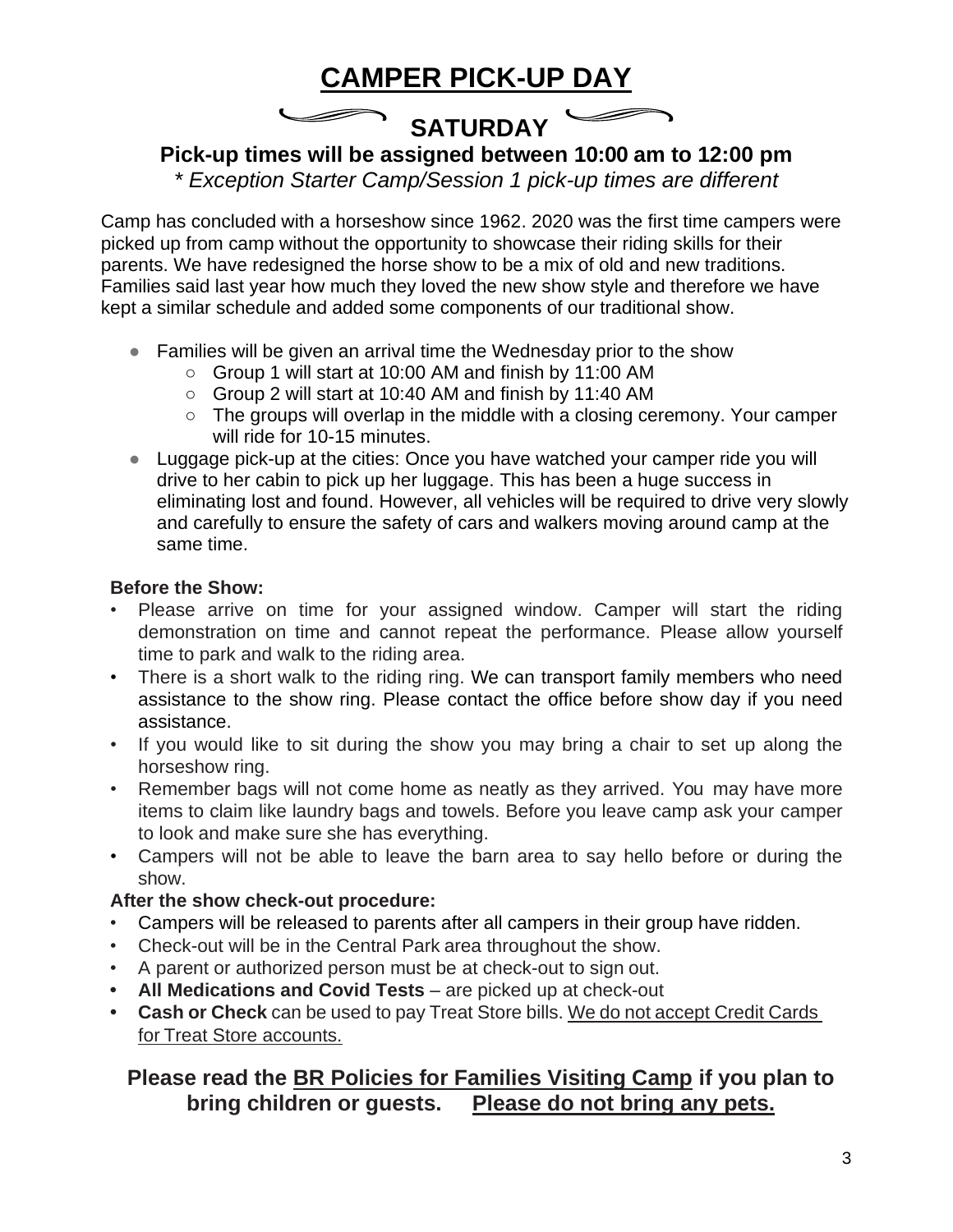## **STARTER CAMP SESSION INFORMATION**

# **INCOMING DAY**

- Check-in will be the same as the procedures for all sessions.
- Things to Bring List this list is a recommendation for a one-week session, please adjust for your shortened stay.
- Mail Due to the short stay at camp it is important to mail letters before the girls arrive at camp or drop off some letters at arrival. You can bring cards, letters, or packages labeled with the date for delivery to check-in, we will deliver them on the assigned day. See the Mail & Packages sections.
- Our daily schedule and activities are the same as any other session. However, some activities may be scheduled because there are lots of new campers.



**Pick-up times will be assigned between 1:30 and 3:00 pm on Wednesday**

Starter camp will be the same as the procedures for all sessions only the times are different to allow for morning riding lessons. Please look over the pick-up procedure for all sessions.



# **BR Policies for Families Visiting Camp:**

Parents are responsible for all children (non-campers) they bring with them. Please supervise these guests carefully. The playground and the small animals' area require extra supervision. The waterfront, trampoline area and tree climbing is off-limits to guests.

**Please do not bring any pets.** Please know that BR has many dogs on the property. These dogs live here and may be running around. Guest may not bring pets to the ranch as it presents a liability.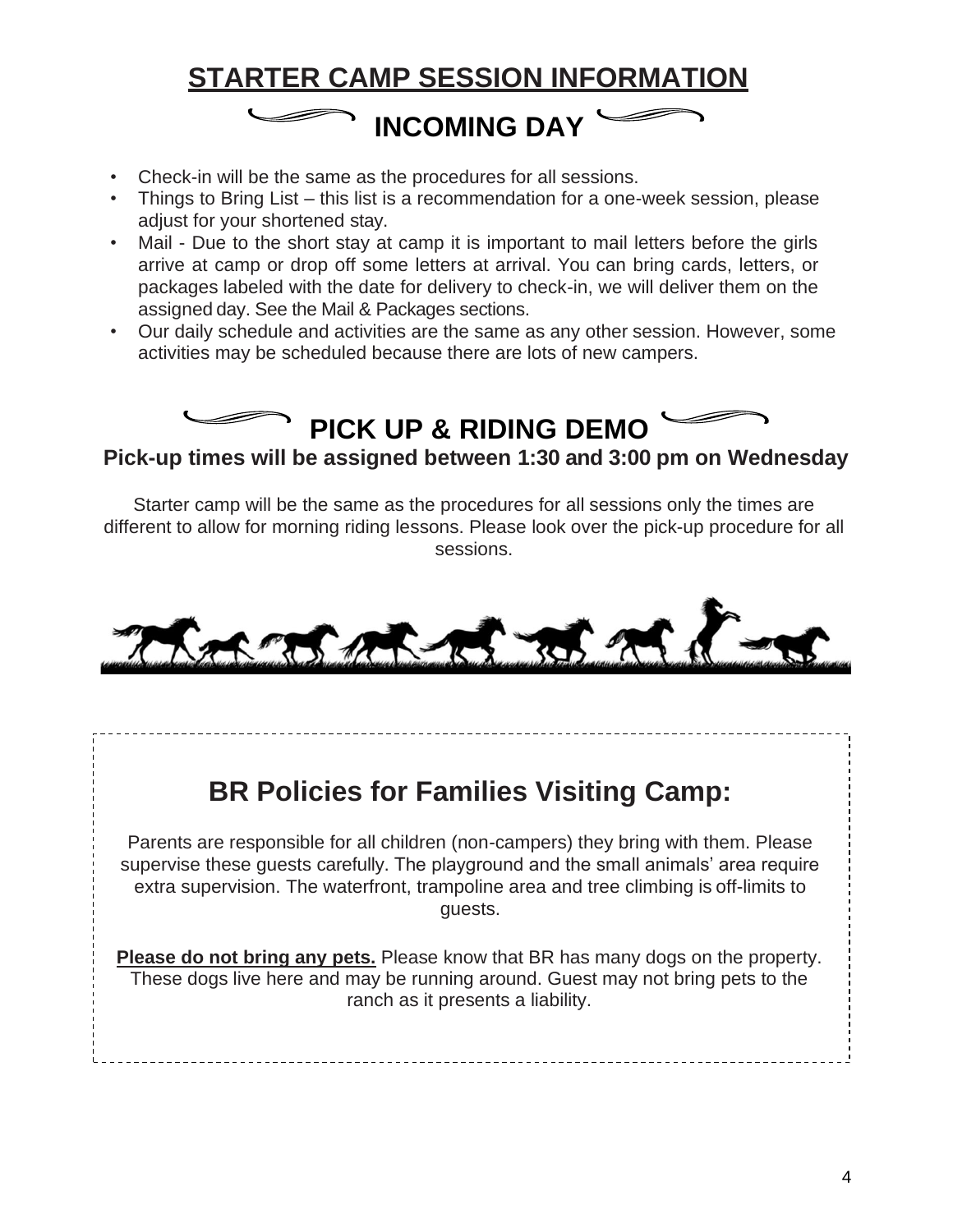## **MAP TO CAMP**



### **Directions from Port Huron, MI to Black River Farm and Ranch:**

- 1. I-94 to Port Huron, exit 275 to the right.
- 2. Follow signs for Lexington.
- 3. Take a left (north) at the first light onto M25 or Lakeshore (same road)
- 4. Continue north through Port Huron heading towards Lexington
- 5. Take a left (west) at the first stoplight in Lexington onto M90 or Peck Road (same road). Travel 3 miles.
- 6. Take a left (south) onto Wildcat Road. Travel 1 mile.
- 7. Take a right (west) onto Sheridan Line Road.
- 8. Travel approx. 1.5 miles straight ahead until you arrive at the BR.

#### **More directions are available on the website.**

**Important Message for GPS users:** Please be aware if you are using a GPS navigation system it may give you directions that take you to Sheridan Line Rd but on the other side of the river. You cannot access the BR from Black River Road. The BR is on the East Side of the Black River. If you are misdirected go to the intersection of Croswell Rd. & Sheridan Line Rd. Then head west on Sheridan Line Road. This has been better in recent years but some GPS users have had better luck using 5100 for the street address.

Staff is not available to answer the phone in the office on incoming and horse show days to help with directions. Please keep these directions handy when you are driving to camp.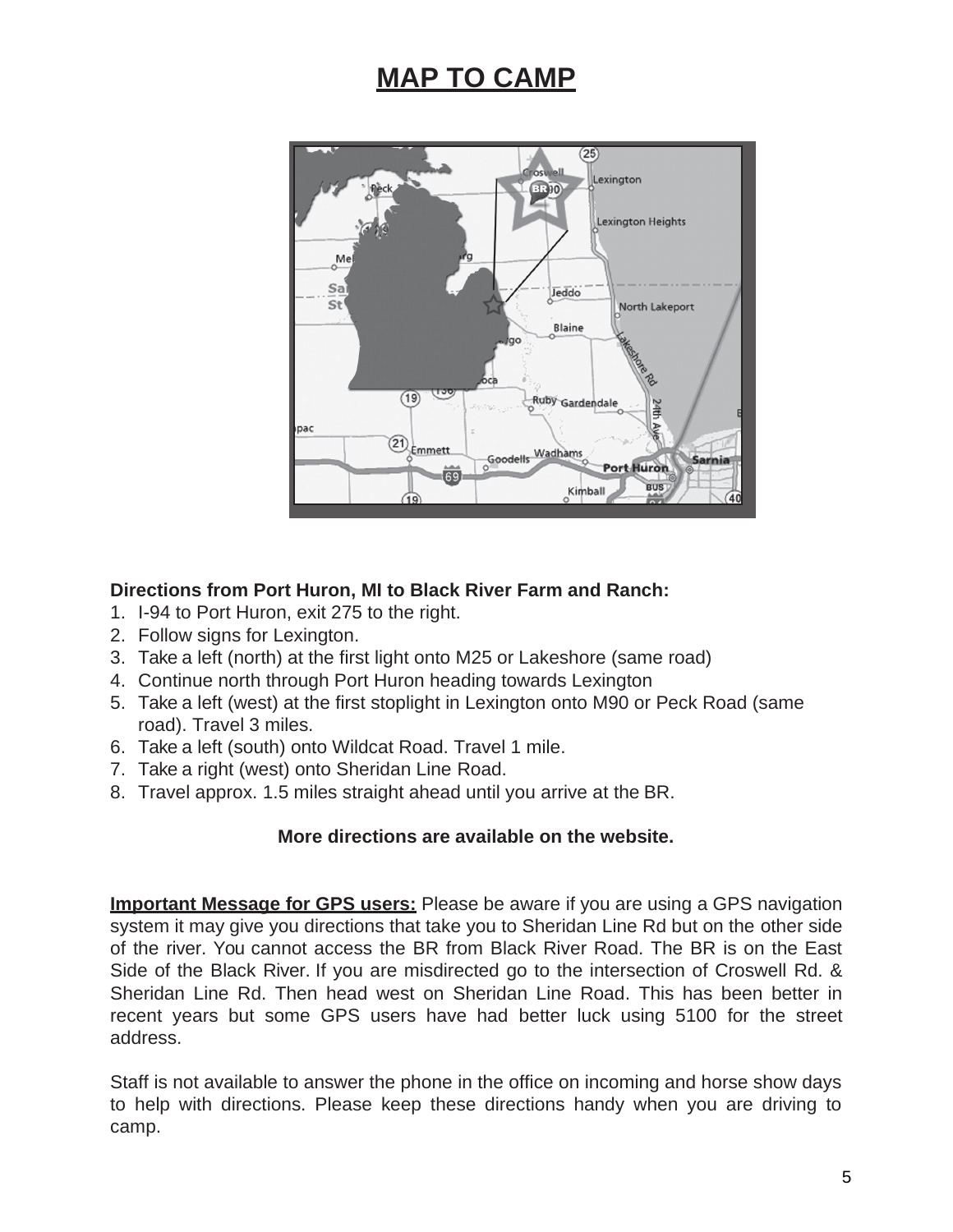## **ACCOMMODATIONS NEAR CAMP**

Parents driving from around the Thumb Area can easily make the round trip to camp in one day. For visitors traveling from out of the area who wish to stay locally, there are a handful of great Inns and B&B's in Lexington. Reservations should be made in advance, since availability is very limited during the summer. The Croswell-Lexington Chamber of Commerce is also a helpful resource.

Hotels near Camp:

Lakeview Hills Hotel & Golf 6560 E. Peck Rd. Lexington, MI 48450 Phone:810-359-7333 [www.lakeviewhills.com](http://www.lakeviewhills.com/)

The Cadillac House - Inn [reception@thecadillachouse.com](mailto:reception@thecadillachouse.com) 5502 Main St, Lexington, MI, 48450

Port Huron, MI is a 30-40 minute drive to BR and has a greater selection of chain hotels.

#### *City Name*

*Cabin Name*

#### **Virginia City**

**Trailblazers Wranglers Settlers Drovers** 

#### **Carson City**

Rangers **Rustlers Prospectors** Homesteaders

#### **Dodge City**

**Buckaroos** Pioneers **Roughriders Golddiggers** 

### **CABIN PLACEMENTS**

The BR has 3 bunkhouses called cities. There are four cabins inside each bunkhouse of 8-12 girls. All the cabins in the bunkhouse share bathroom facilities.

Campers are assigned to cabins by age, grade, and cabin requests.

We do our best to accommodate all mutual cabin requests (each camper is allowed 2 requests). However, we do not guarantee requests. Cabin requests must be less than 2 years difference in age and no more than 1 grade apart to be accommodated. As campers get older, we try to keep the same age, same grade girls, together. When possible, we keep final year campers, who are 15 before June 1<sup>st</sup> in a cabin together because they have some unique experiences that are only offered to campers in their final summer. Please keep this in mind when making cabin requests.

The ages in each cabin will depend on the session. We start with the youngest and work our way up. Campers will not necessarily move up a cabin every year. During their years at BR they may go up, stay the same, or go down, but whatever cabin they are in it will be with other girls their age or grade.

We do our best to honor as many requests as possible. Please remember, we have each camper's best interest in mind and are committed to providing every camper a good fit and positive cabin experience.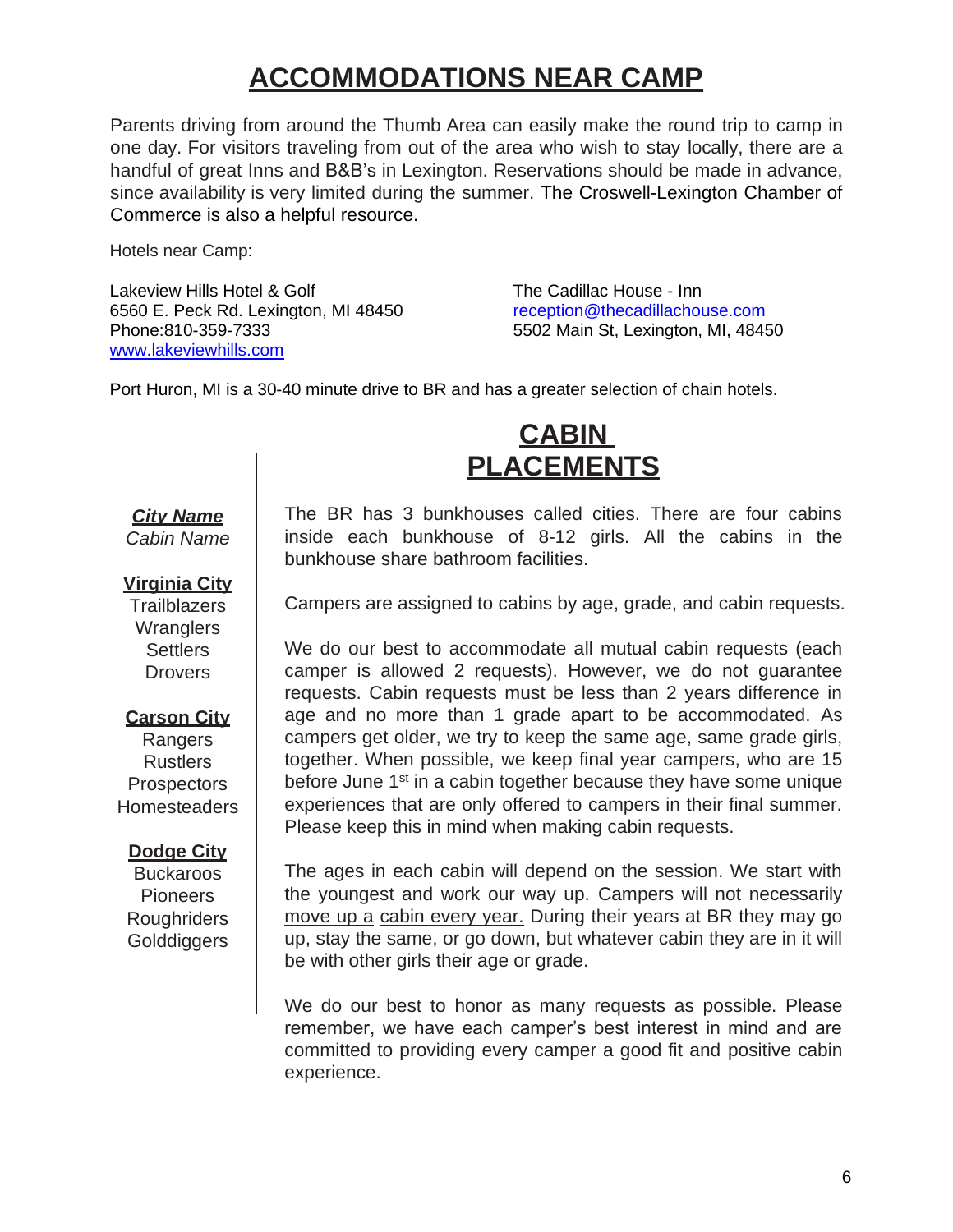# **THINGS TO BRING AND CLOTHING LIST:**

#### **Required Items:**

- *1.* **Riding Helmet**  ASTM/ SEI certified *(available at BR for purchase or rental the day ofarrival)*
- *2.* **Riding Boots**  Western or English boots designed for riding. We recommend a slip on western boot
- **3. Soft soled sneakers** for vaulting.

### **THIS LIST IS BASED ON A 1 WEEK STAY**

*\* These are only suggestions. You know your camper and she may need more or less of the suggested quantities.* 

### **CLOTHING**

Riding Wear:

- 7 pr. tall socks for boots
- 7 T-shirts or tops for riding
- 4 pr. jeans or pants for riding

#### Non-Barn Wear:

- 7 pr. underwear
- 4-7 pajamas
- 5 pr. shorts
- 7 T-shirts or tops
- 1 disposable outfit for messy games
- 2 sweatshirts
- 1 long sleeve T-shirt
- 1 bathing suit
- 1 raincoat or poncho
- Hat for sun protection
- 1 pr. sneakers
- 1 pr. flip flops or sandals
- Optional- rain boots
- Casual dress outfit for "dress up dinner"

#### **MISCELLANEOUS**

- 1 large laundry bag
- 1 pool towel
- 1 flashlight
- Camera (optional)
- Stationery, stamps, pens
- Pre-addressed stamped envelopes

#### **NOT PERMITTED**

- **•** Cell phones or any device with gaming or cellular capabilities. i.e. No smartphones, watches, or tablets with or without SIM cards.
- **•** Food, Candy, Pets, Specialty Sporting Equip, Weapons, Tobacco, E-Cigs, Vapes, Drugs, Alcohol

#### **DO NOT PACK MEDICATION:** It must be turned in at check-in

**Items that are not permitted will be taken to the office and returned at check-out. Campers will be asked to turn them in the first night and after that, if items are discovered it will be considered a violation of the conduct code.**

#### **TOILETRIES** (Please label clearly)

- 1 toiletry carry bag/box to bring to the bathroom
- Toothbrush
- **Toothpaste**
- **Deodorant**
- 1 drinking cup
- Soap
- Shampoo
- Comb or brush
- Bug Spray
- **Sunscreen**
- **Tissues**

#### **LINENS**

- 1 pillow
- 2 pillowcases
- l light blanket
- 1 sleeping bag
- 2 twin flat sheets \* 2 sets are suggested in case
- 2 twin fitted sheets a change is necessary.
- 1 mattress pad, optional
- 4 bath towels
- 2 washcloths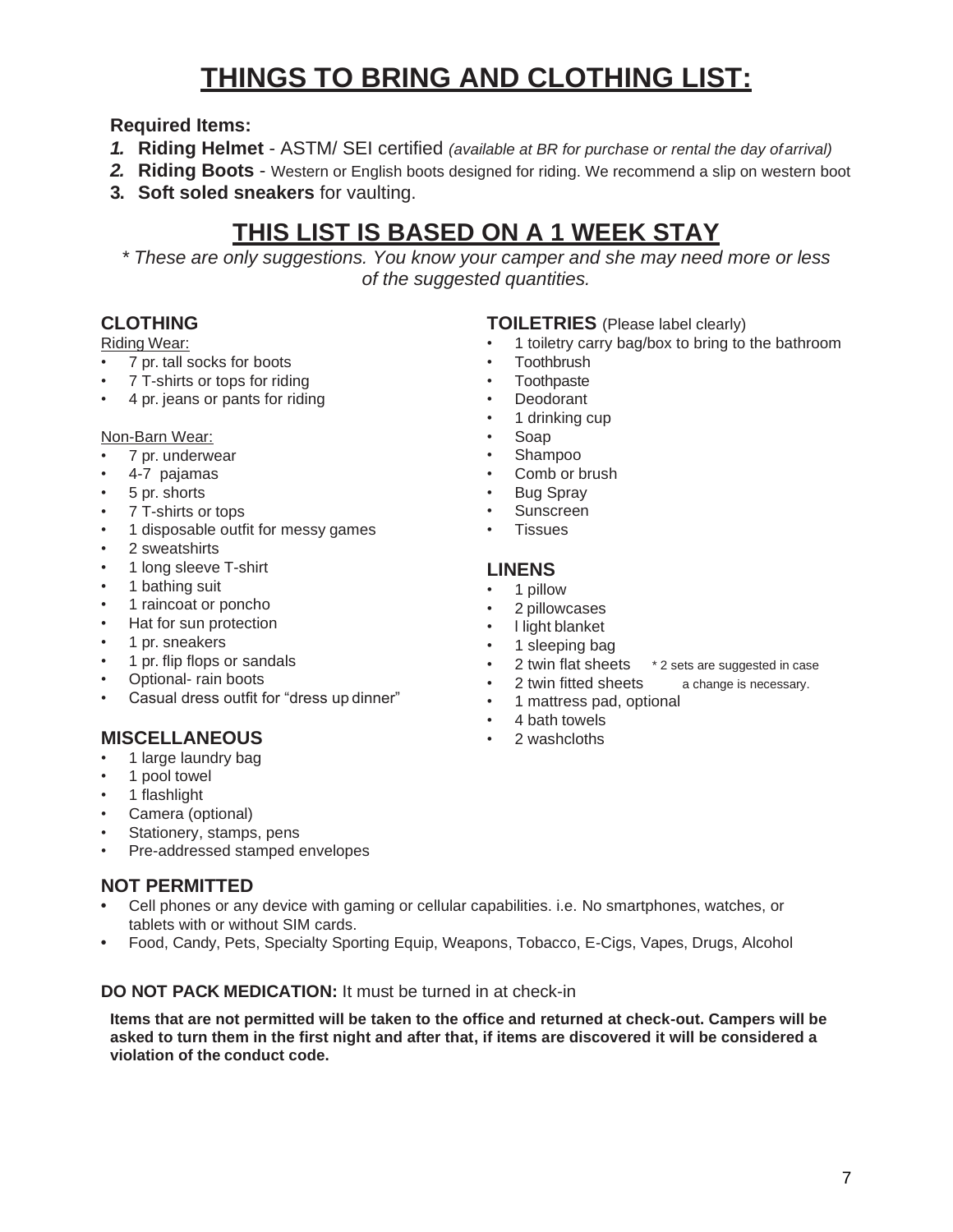# **LABELING BELONGINGS**

Please ensure that your camper's name (first and last) is on everything she brings to camp - clothing, shoes, towels, sports equipment, sleeping bags, cameras, flashlights, etc. Use either a permanent marker or name tapes.

*We love:* Mabel's Labels - [https://mabelslabels.com](https://mabelslabels.com/) *Select Black River under fundraising and help us buy labels for camp equipment.* 

## **LUGGAGE**

Trunks, suitcases, and duffel bags are acceptable for packing your camper's belongings. Please pack everything into bags and label it with your camper's name. Please take into consideration that she must be able to repack her belongings on the last day into the same bags. Please allow room for her to repack the bags. Campers are limited to a maximum of 2 bags, which will easily accommodate the required amount of clothing.

Each camper will have a set of 5 cubbies for storing clothes and bathroom items. The cubbie dimensions are 15"wide and 11.5" tall.

There is room under the bed to store your suitcase/duffel or a storage container. It is 9.5" from the floor to the bed rail.

## **EXPENSIVE GEAR**

Expensive clothing, cameras, and musical instruments are brought to camp at parent's and camper's own risk. We suggest that you arrange insurance coverage on a "Floater Policy" for any costly items. The camp, though taking all reasonable precautions, cannot be held responsible for loss, damage, or theft of any camper's belongings in transit or while at camp. Personal sports equipment is not necessary at camp except for a riding helmet, attire, and boots. All other sports equipment is not permitted at BR unless special arrangements have been made to store it for appropriate use.

## **LAUNDRY SERVICE**

Laundry service is only provided for campers staying for multiple sessions. Camp laundry is completed by an outside contracted service and will be billed to your Treat Store account. This service includes washing, drying, folding, and returning all articles to camp the next day. Please do not send any clothing that requires delicate laundering as they may not stand up to camp laundering.

# **LOST AND FOUND**

Due to the group living experience, the fast-paced nature of camp, and the frequent changing of clothes for different activities, clothing and personal belongings will be misplaced. Every activity area has a "lost and found bin" and clothing is regularly collected by our staff and distributed back to the appropriate persons. Every effort is made to ensure campers go home with everything they came with, but this is often not possible.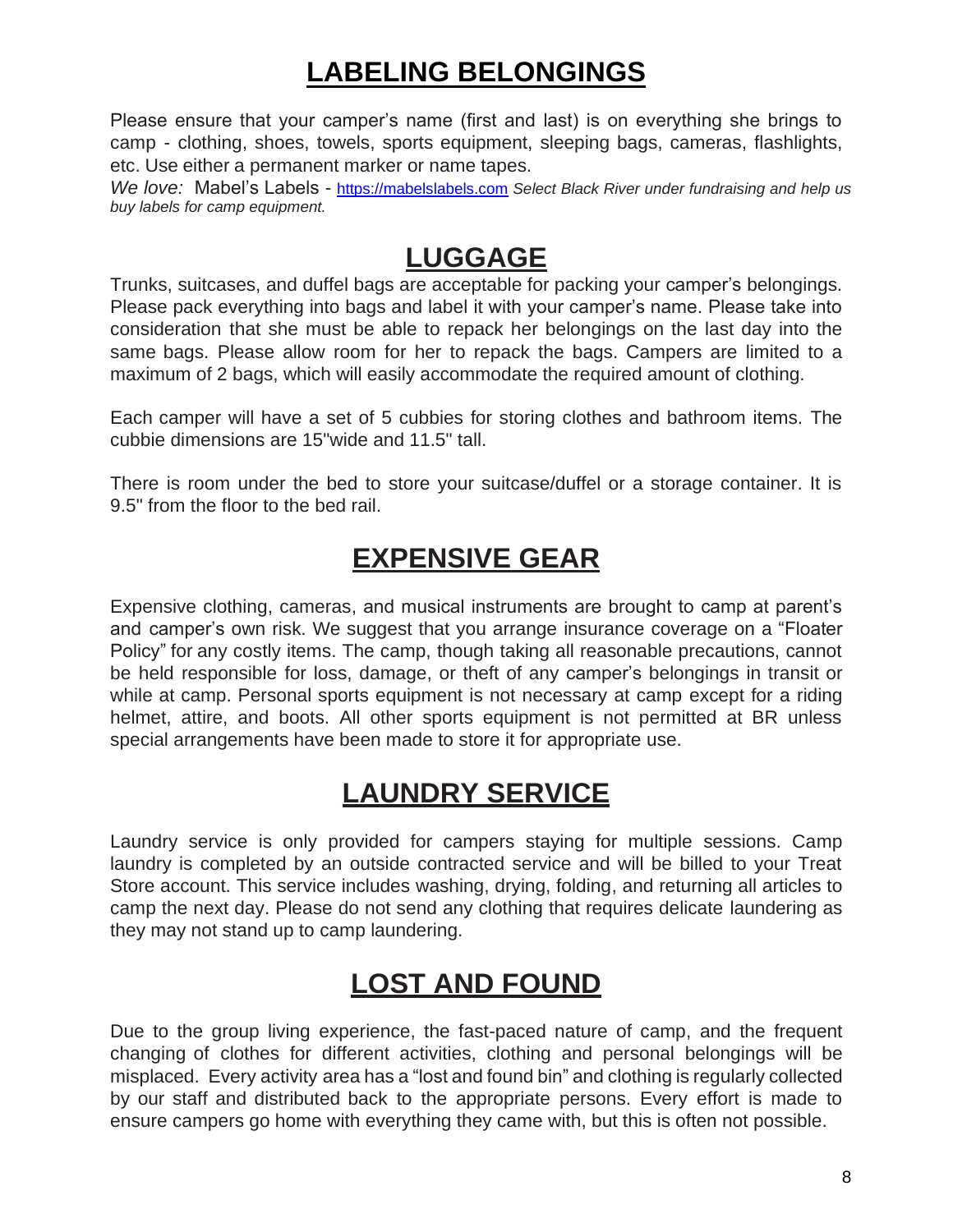*LOST AND FOUND continued...*

Greater emphasis on routines, cabin cleanliness, and camper responsibilities have reduced this problem and we will continue to fight the battle of missing socks, towels, and t-shirts, however, while reasonable care is taken by the camp to keep track of camper clothing, the nature of group living and the rugged active lifestyle at camp makes it certain that clothing WILL BE LOST OR DAMAGED. Parents, please expect this loss and send items that are disposable if possible. The camp CANNOT BE HELD RESPONSIBLE for the loss, disappearance, or damage of campers' clothing or belongings.

Clothing and personal belongings (that are labeled) and found at camp after campers leave will be collected, laundered, and sent to your home within two weeks of the end of the camp season. The items will include a receipt for the shipping fees which we ask that you repay. Your understanding in this matter is appreciated. Items that go unclaimed will be donated to charity at the end of the summer. Labeling your items and contacting us ASAP will result in the best chance of us locating and returning your items.

## **SPENDING MONEY**

Spending money is not needed at camp. The camp will not be responsible for the loss of money or valuables not brought to the office for safekeeping.

## **COMMUNICATING WITH CAMP**

### **MAIL**

Communication between parents and their children is an important part of camp. Who doesn't love getting mail? Campers are encouraged to write to parents, but not required.

Occasionally letters from camp may seem sad, which may concern you. Parents are encouraged to remember that most campers have a settling-in period to camp or may have brief moments of missing home. This, while upsetting, can be a natural part of camp for some children. Many campers, even those that attend each summer, may experience homesickness. Most temporarily unhappy campers bounce back within an hour of mailing the letter and we encourage parents to recognize this. If there is something contained in your child's letter that is of concern to you and you wish to follow up, please call the camp office, we are more than happy to check in on your camper.

Mail is dropped off and picked up in Croswell every business day. Mail between Detroit and camp can take 2 to 4 days to reach its destination. Parents are encouraged to write to their children before their arrival at camp to ensure they receive a letter within the first day or two. You can also drop off a few letters for us to deliver on check-in day.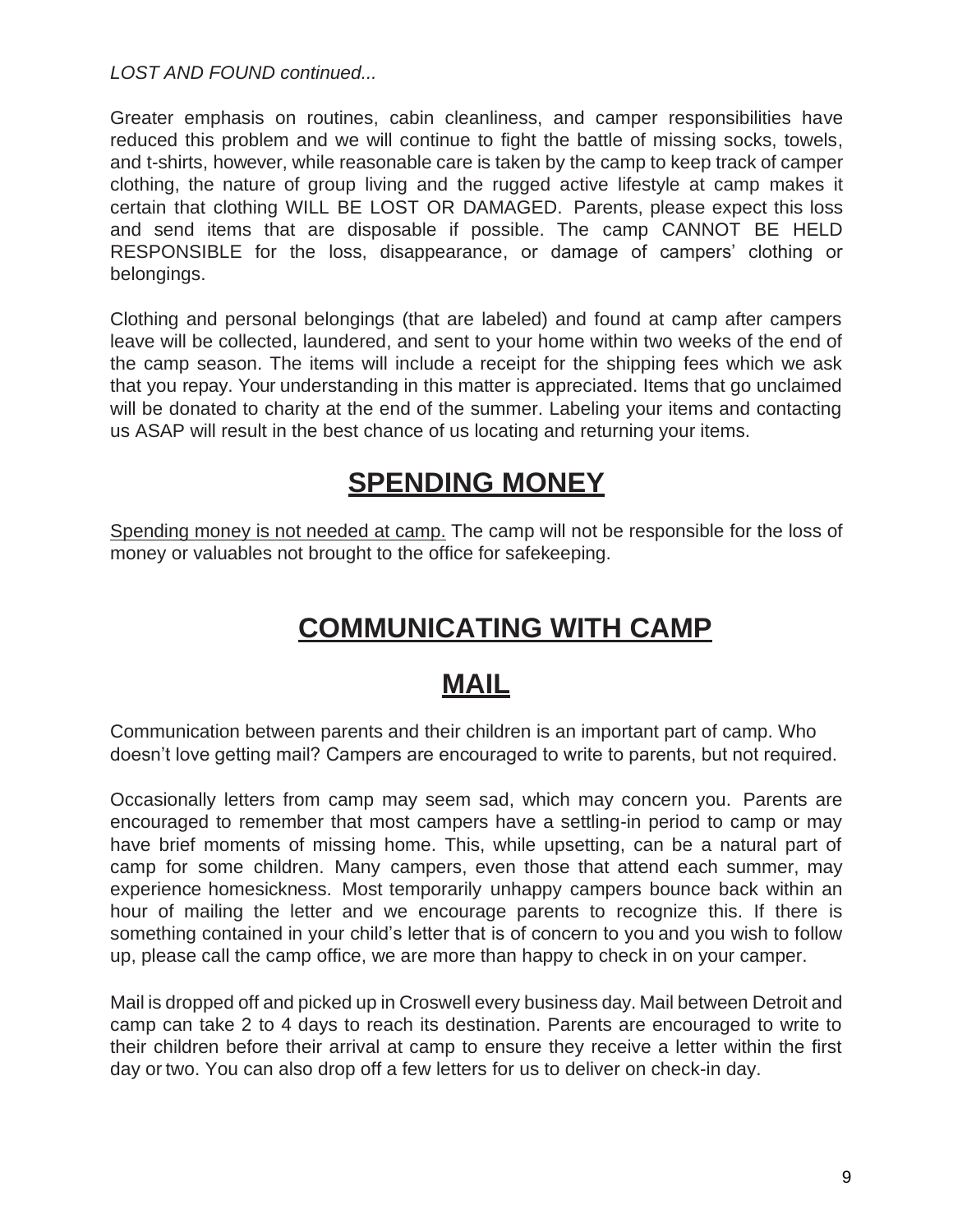Our camp mailing address is:

Black River Farm and Ranch **Your Child's First and Last Name Cabin Name** 5040 Sheridan Line Rd. Croswell, MI 48422

Please include your campers cabin name on all mail. We will label any packages sent before assignments are given.

**We recommended that you send pre-addressed, pre-stamped envelopes with your child.** Although helpful for all ages, younger campers particularly benefit from this. We try and check outgoing mail, but often cannot tell who it is going to and who it is from if the address is incomplete. Provide envelopes or labels for yourselves, grandparents, aunts and uncles, friends, and anyone else you want your child to write to throughout the session. Campers do get busy with activities and forget to write – busy having fun is good! We encourage them to write home but do not force them.

# **MAIL DROP AT CHECK-IN**

You can drop off a few letters for your camper at check-in, just label them with the camper's name, cabin and the date you would like them to be delivered.

**Items must be packaged and sealed as if they were being delivered by the postal service. We will not accept gift bags and unsealed bags. They are cumbersome and get separated in the mailroom. We have a very small area to store mail please keep drop offs to small or large envelopes.** 

# **PACKAGES**

Packages are distributed daily. If service is late in the day, the delivery may not happen until the next day. We do not deliver any mail or email on Sundays.

Please limit care packages larger than an envelope to once or twice a session. **Please do not include food or candy.** If food is sent campers must consume it when it's received because it cannot be taken back to the cabin. We ask that they share with the cabin or camp, but what cannot be consumed must be thrown away at that meal.

**All of the main couriers deliver to the camp, including FedEx and UPS.** Please do not pay extra to send FedEx or UPS packages for Saturday Delivery, as it is not delivered to us on weekends.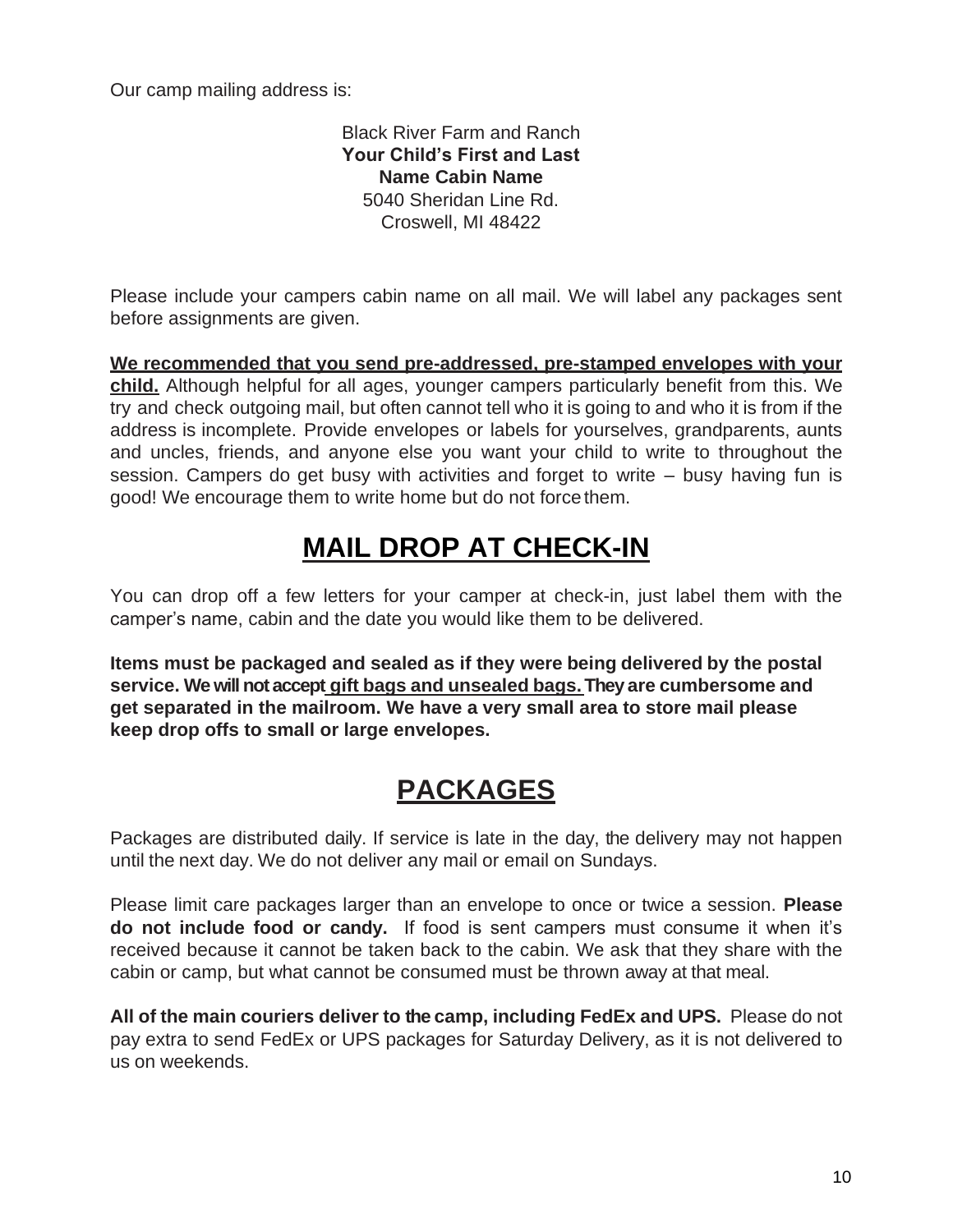### **EMAIL**

We have contracted with a camp email service. Emails will be downloaded once a day and delivered to your camper at meal time. Although email is quick and efficient there is no substitute for a handwritten letter or card! Campers love the handwritten letters and cards.

There is a fee for the email service. The fees are charged help cover the cost of the service.

Please go to the BR webpage for a link to the camper email. Look for the "Camper Email" link on the home page. You will need the code supplied to you in a separate handout to access the email service. Once you register you can continue to use your account information each year. This email account is different than the online registration account.

### **TELEPHONE**

It is a strict camp policy that campers may not call home or receive telephone calls at camp. In addition to being disruptive to the daily routine, our experience has shown that telephone conversations, however well-intentioned, tend to bring sadness, tears, and homesickness. The only exception is in the event of a family emergency. Concerned parents of first-time campers are welcome to call and find out how their child is doing, but continual updates take time away from our staff's primary focus. We want our counselors to focus their time and energy relating directly with their campers. We will always notify you if we feel there are issues you should be aware of.

Contacting us after office hours:

In case of an emergency, you can reach BR after hours on the Leadership Line. It is a phone that a program director carries after office hours. Please call the office and listen to the voice mailbox prompts to give you the emergency information. This line is for emergency use only and we will only return calls about urgent issues regarding campers currently at camp.

#### **Contact information for Black River Farm and Ranch:**

Camp Address: 5040 Sheridan Line Road Croswell, MI 49422 Phone: 810-679-2505 Fax: 810-679-3188 Email: info@blackriverfarmandranch.com Website: www.Blackriverfarmandranch.com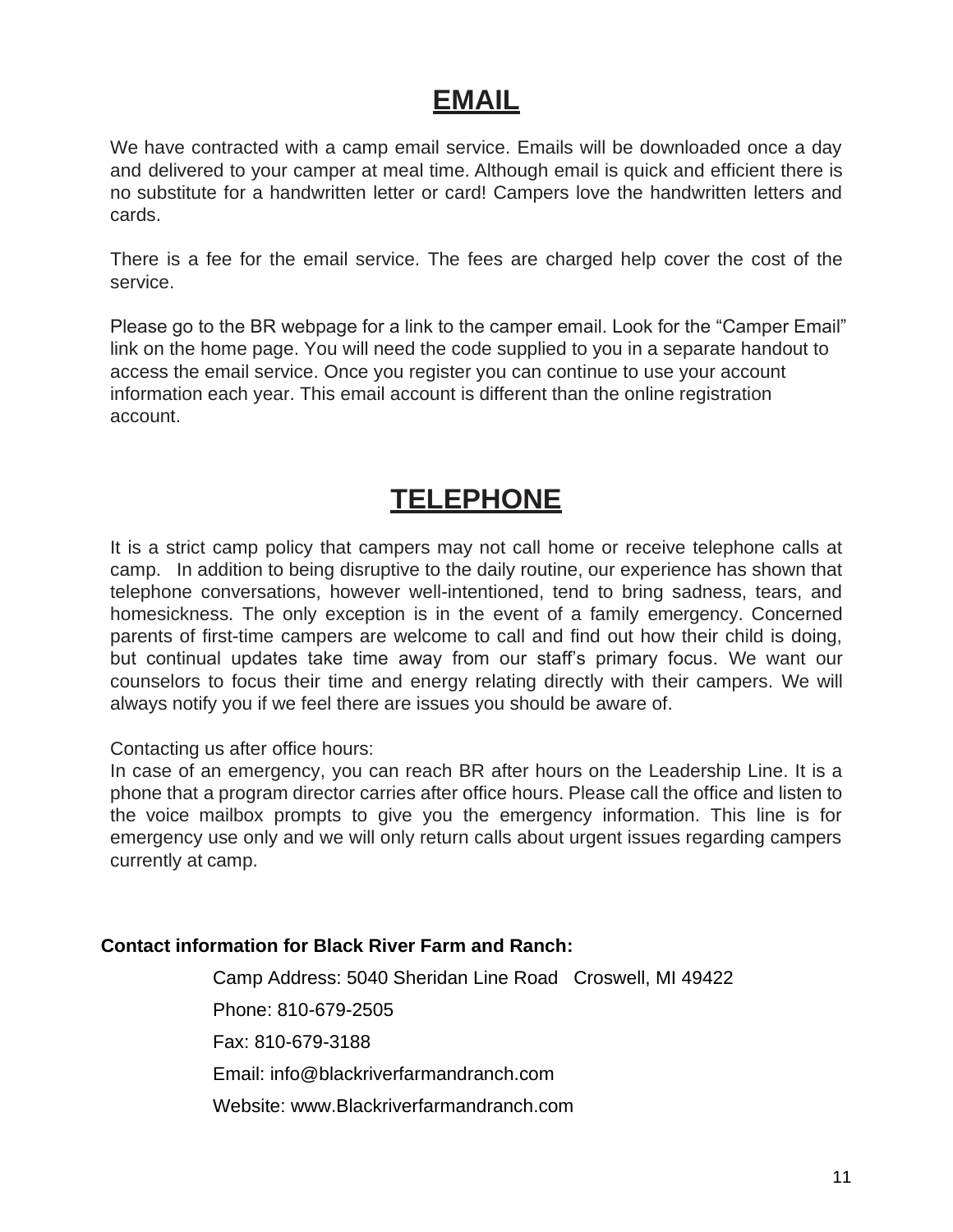# **CAMPER CONDUCT**

The general behavior of campers and staff is expected to be in keeping with the ideals upon which BR was founded. Our mandate includes protecting campers and staff from verbal, mental, sexual, and physical abuse from anyone. Any behavior that compromises the well-being of any child is not tolerated. Our policies are designed to reinforce these ideals and campers must adhere to the following "Code of Behavior":

- Bullying and teasing of other campers is NOT permitted.
- Swearing is an inappropriate way to communicate and not acceptable.
- All campers must remain in their cabins from camper bedtime until scheduled wake up.
- Campers will attend all scheduled activities.
- Campers are expected to contribute to the cabin community and do what they can to make everyone feel welcome, comfortable, and included.
- Respect for all camp equipment, facilities, and property is required of all campers.
- Respect for all the horses and other animals is required of all campers.
- Respect for each other's property and belongings is a common courtesy and also required.
- Staff should be used to help resolve any issues or problems.
- Respect and abide by the No Food policy in the bunkhouse.
- Campers may not possess, consume or be under the influence of any drugs, alcohol, or tobacco products. Smoking and vaping are not permitted on campgrounds, by anyone.
- Firearms and weapons are not permitted at camp.

Campers who do not respect this code shall receive a warning, after which, if the behavior does not improve, parents will be notified. If the camper continues to be a disruption to camp and the enjoyment of camp by others, she may be asked to leave.

Campers who breach our policy regarding drugs, alcohol, smoking, or weapons will be asked to leave camp immediately.

Black River Farm and Ranch reserves the right to dismiss any camper from camp whose conduct proves to be detrimental to the welfare of others.

Dismissal from camp due to camper conduct will not receive a refund of any fees.

*Black River Farm & Ranch is an invitation-only camp; poor conduct could result in not being allowed back at camp.*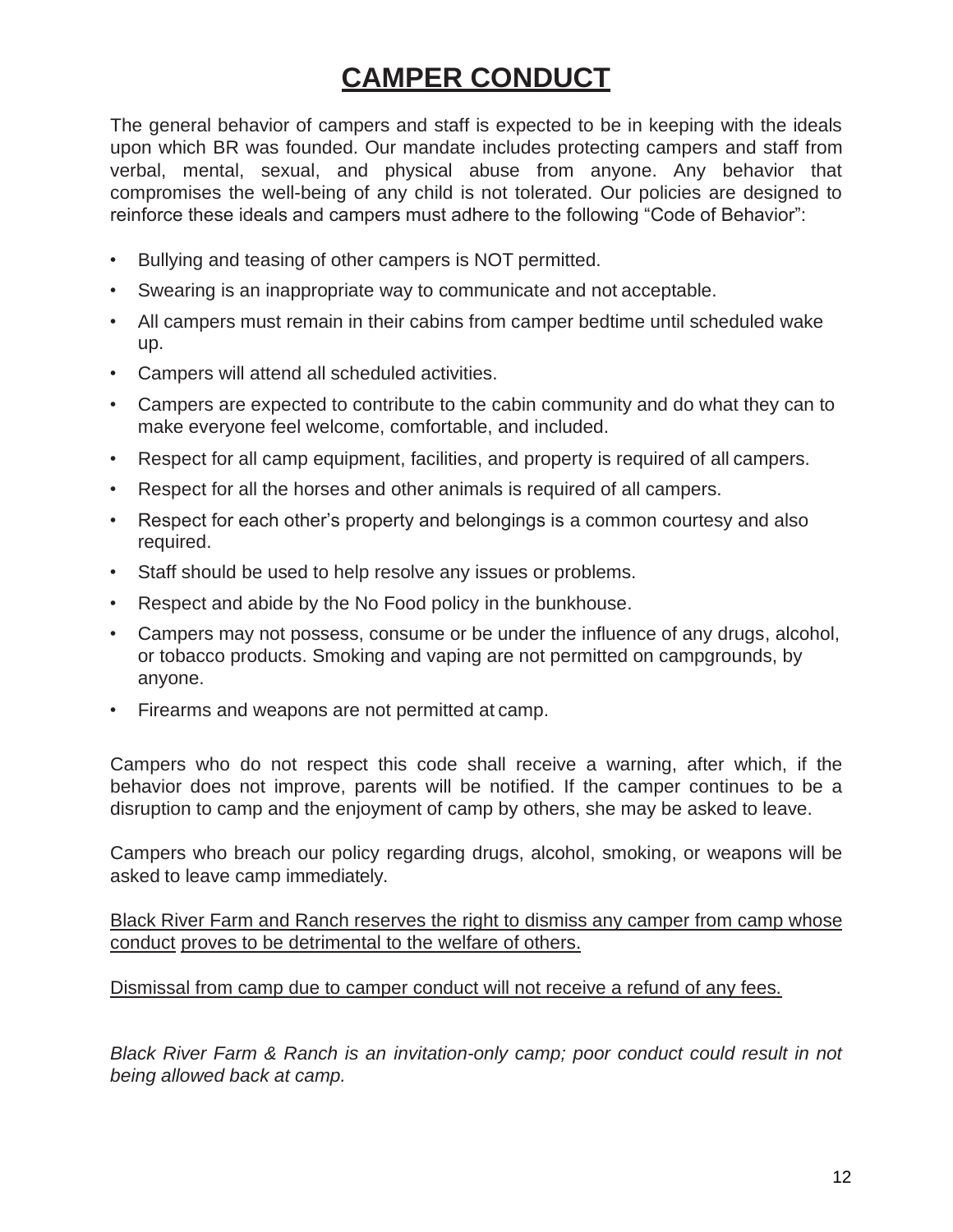# **CAMP POLICIES**

#### **FIRE SAFETY**

As a safety precaution, we must limit the number of electrical devices and appliances campers bring to camp. Hairdryers, flat irons, and other hair styling devices can only be used in the bathrooms.

Finally, the buildings at camp are also equipped with a centrally monitored fire safety system linked directly to 911 and the alarm company. These fire alarms are not to be played with. Pulling the fire alarm as a prank is a cause for automatic dismissal.

#### **EMERGENCY CONTACT POLICY**

In the event of an incident or medical emergency at camp concerning your child we will try to contact you in the following order:

- 1. One or both parents at home, work, or cell.
- 2. The person listed as an emergency contact.

We will make every effort to contact you or your alternate contact person, but if we are unable to reach you, the Camp Director will act on your behalf. If we are contacting you and it is NOT an emergency (i.e. behavioral concerns, medical update) we will leave a message or call again. Please don't be alarmed if you see our phone number on your call display or hear our voices on your answering machine. Sometimes phone calls are made for non-emergency issues.

#### **LEAVING CAMP**

Campers may NOT leave camp for any reason without permission from the Camp Director. Special occasions must be arranged prior to the start of camp and are subject to the Director's approval. Fees will not be adjusted for any time spent away from camp during the session.

Campers leaving camp must have a parent pick them up and sign them out when leaving camp. Sign-out will take place in the office and parents will not be allowed on camp property during a session for the safety of all campers.

#### **VISITORS**

Our camp entrance and grounds are monitored by video, security personnel and staff 24 hours a day. No unauthorized visits are permitted. Please, be sure all family and friends are aware of this policy. It is for our camper's and staff's safety. All visitors must sign in at the office.

For first-time campers, appointments can be made to tour the camp during the summer, prior to your session. Please call the office to arrange.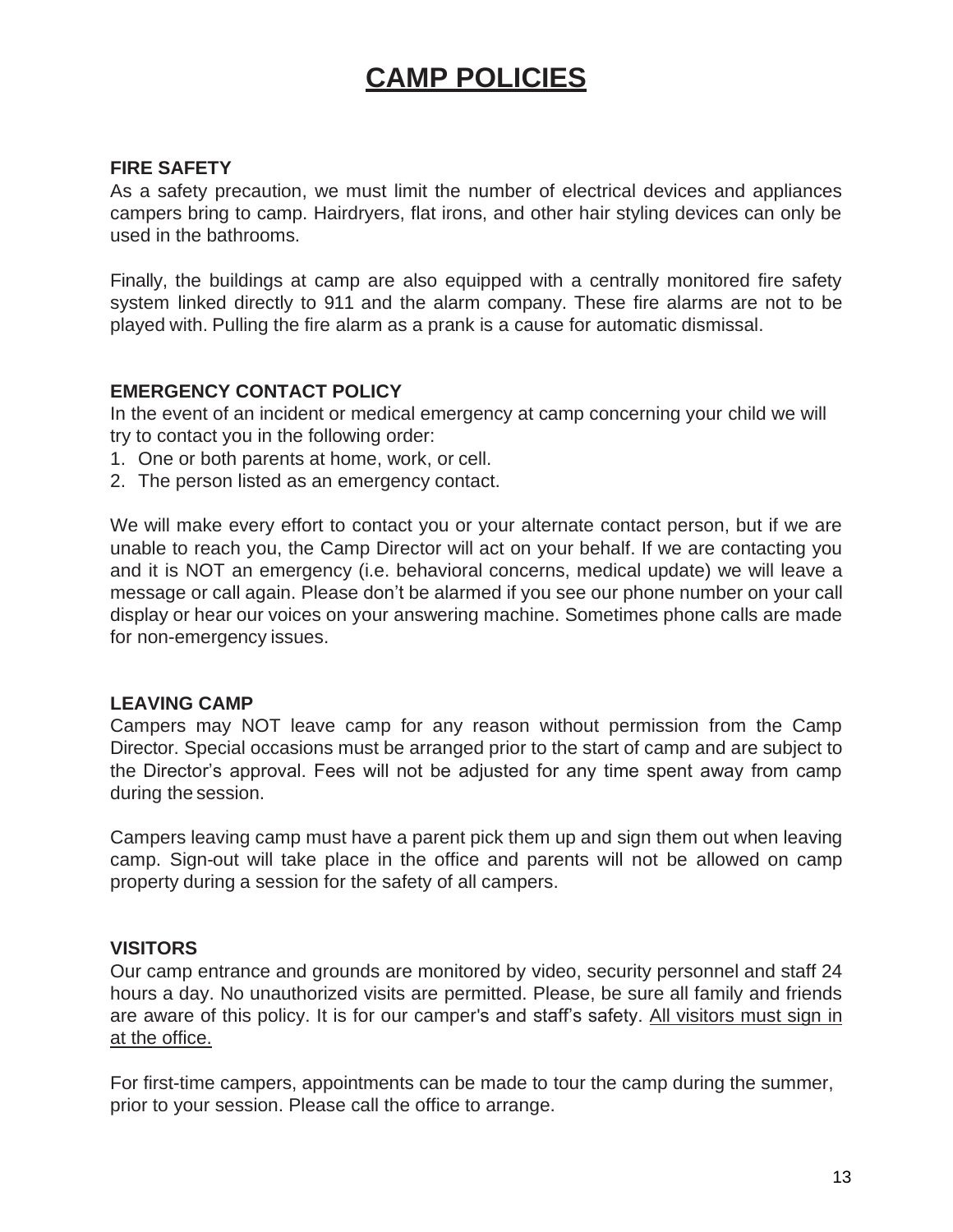*CAMP POLICIES continued...*

#### **NO FOOD POLICY**

Black River Farm and Ranch has a no food in the cabins policy for all campers. Prior to this policy food caused significant problems including attraction of bugs and animals in the cabin, allergy concerns, and cabin cleanliness.

In addition to three meals a day (all you can eat!), campers receive a daily mid-afternoon snack at pool treats, and optional afternoon and bedtime treats at the Treat Store. Do not send or bring food of any kind. Your camper does not need extra snacks. We request that parents support this important policy.

### **GENERAL STORE POLICIES**

The BR has a General Store on the property (also known asTreat Store). It has items for sale such as: snacks, drinks, t-shirts, sweatshirts, novelty items, travel-size toiletries, and more.

We limit the campers to 1 food item and 1 drink item per visit.

The novelty section will not be open during the session but it will be open on Horse Show day. You are also able to place an order online: [http://blackrivergeneralstore.com/.](http://blackrivergeneralstore.com/) Items can be shipped or picked up during check-in.

Each camper has an account in the General Store and they can charge items as they go. Campers are responsible for making the choices as to what they can have when they are in the store. Accounts are paid in full with cash or check during check out. Therefore, campers must practice making choices and being responsible. If you have certain rules you would like her to follow, please go over those with her on incoming day.

### **CANCELATION POLICY**

Refund Policy for Black River Farm and Ranch

- A \$50 non-refundable admin fee will be collected on all cancelled reservations.
- All deposits and tuition are fully refundable until March 31st.
- After April 1st deposits are no longer refundable.
- After June 1st deposits and tuition are non-refundable. Deposit and tuition payments may be transferred to a new session in the current season if available.
- Within two weeks of the session start date, deposits and tuition monies are not refundable or transferable.
- Cancellation due to injury/illness (with a physician's note) can be rolled over to another session for the current season or the next year.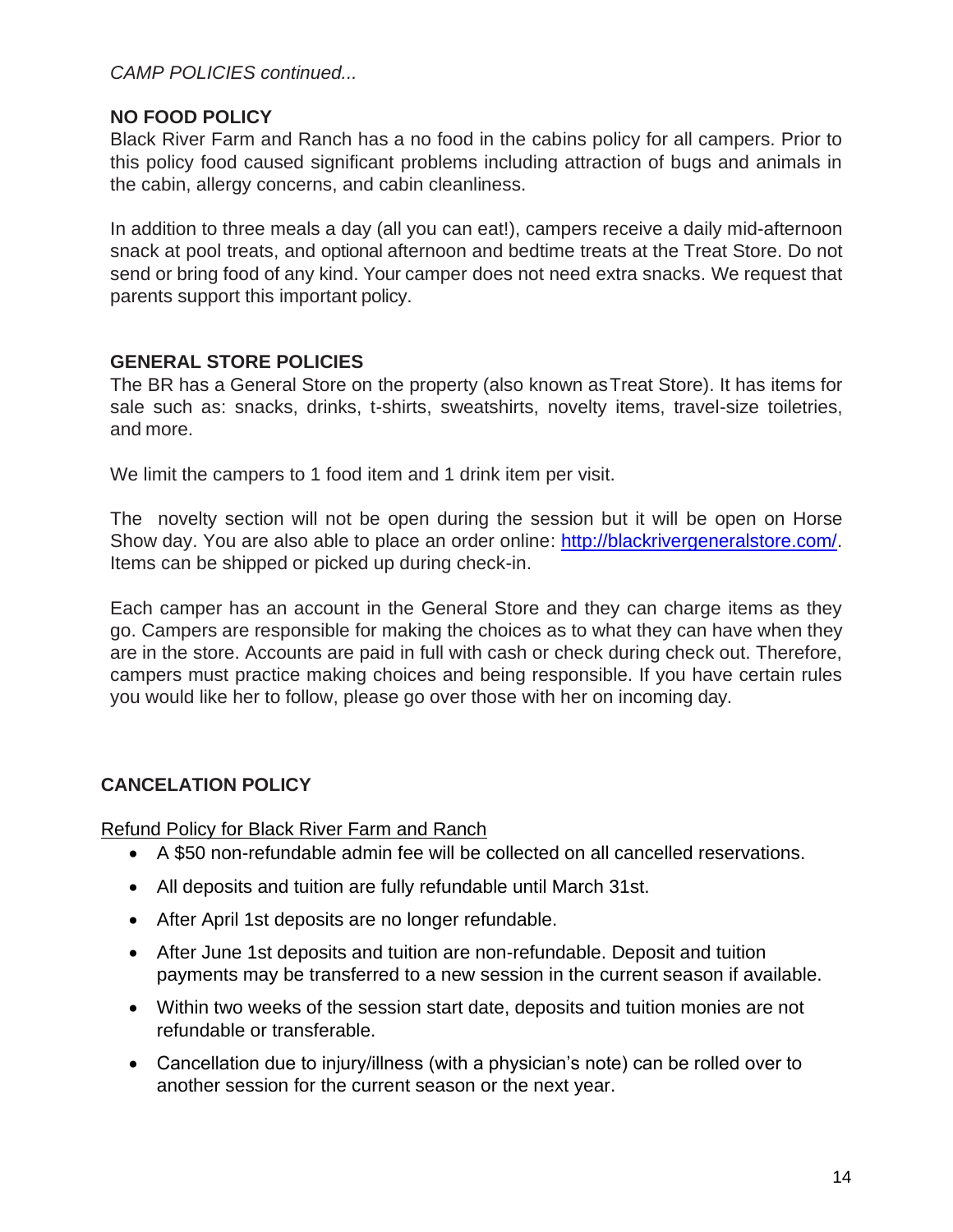## **MEDICAL CARE**

#### **PERSONNEL**

The BR Infirmary or Health Center is staffed around the clock by Certified Health Officers. Our camp doctor is located one mile from camp. We use Port Huron Hospitals, sometimes Sandusky Hospital.

Please know that the staff at Black River Farm and Ranch is not trained to deal with severe medical or behavioral issues. For your camper's safety, you must call the camp office prior to camp to discuss any medical or behavioral issues that may require special attention to ensure that we will able to properly care for her.

#### **MEDICATION**

All medication (prescriptions, inhalers, allergy serums, vitamins, and OTC medicine) must be brought with you to check-in and given to our camp Health Director. Medications taken daily must be supplied in adequate quantities. All medication must be provided in its original bottle or package and have proper dosage instructions - our infirmary staff cannot dispense it otherwise. Please put all medicines in a zippered baggie or container labeled with the camper's first and last name.

**Inhalers** need dosing instructions – keep the pharmacy packaging.

Any medication brought to camp must be kept in the Infirmary. The only exception to this rule applies to campers who have medications that require immediate, possibly life-saving dispensing, including asthma inhalers and Epi-pens. These campers must bring a "hip pack" or other means to enable them to carry their meds at all times on their person.

If your child is on medication that requires strict observance, any breach of which would have serious health consequences, you must discuss the details with the Health Directors before arrival.

#### **MEDICATION DISPENSED IN THE INFIRMARY**

Our Infirmary stocks OTC (over-the-counter) medications and remedies. The health care staff has standing orders from the Camp Physician which direct the use of these medications for common or routine health problems.

Please review the health history form for a list of medications we stock and dispense. These are the only medications the Infirmary can dispense other than medication brought from home. We are authorized to use the brand name or generic versions of these medications. You may provide different medications that you would like us to administer.

#### **HEALTH FORM**

The camper Health Forms must be fully completed every year (this complies with the State of Michigan and ACA regulations). **These forms are due by June 1st.**

Your copy of the **Camp Physical Form** must be completed by a doctor. If you need an extension due to the timing of the physical please let us know when we can expect to receive it. At a minimum, it must be received 1 month in advance. We ask you to keep a copy for yourrecords, just in case.

**Camper Health History** is to be completed online in the registration portal. Immunization history and health insurance information are required.

**Campers cannot be checked into camp without a completed health history & physical.**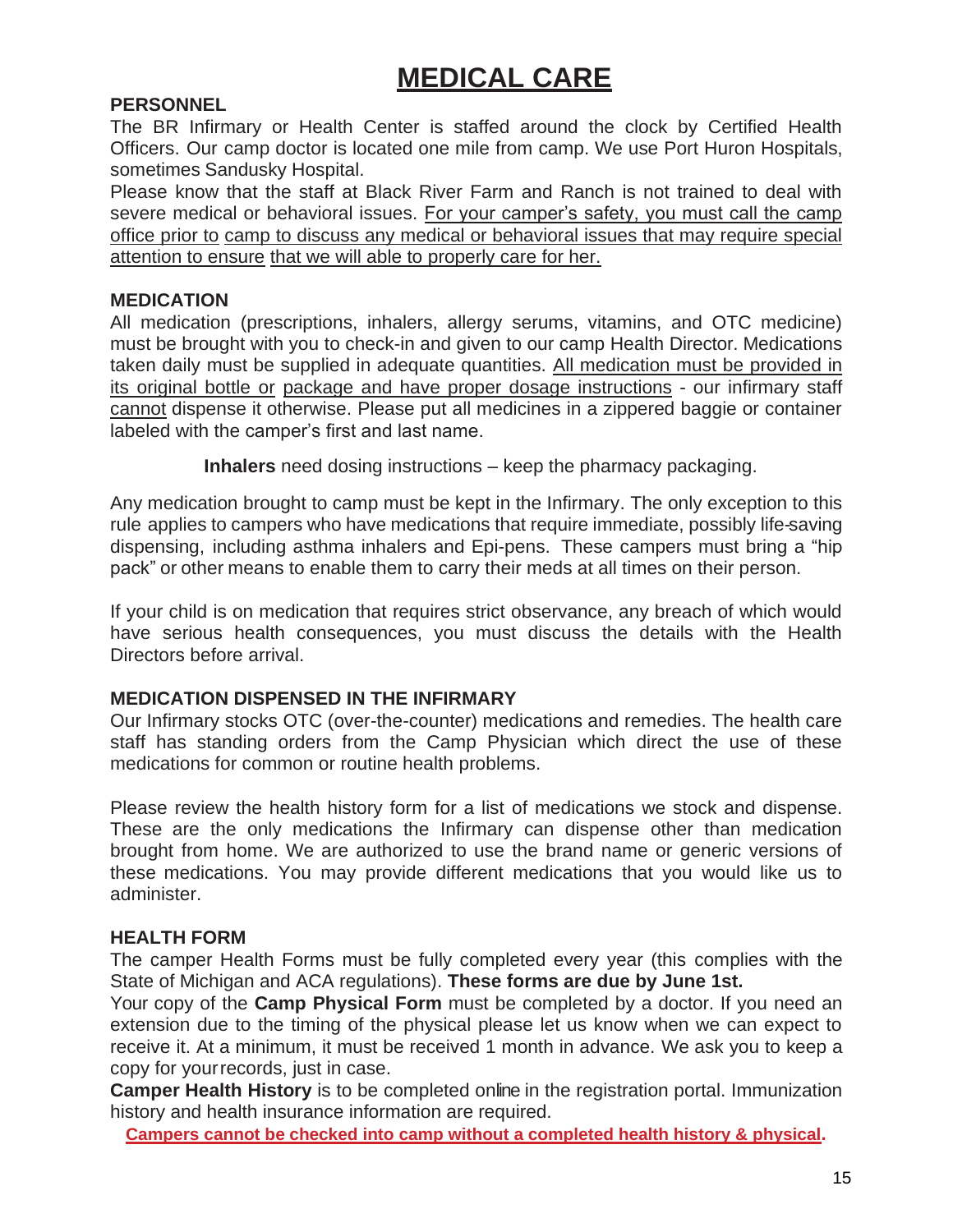### **CAMPER ILLNESS AND NOTIFYING PARENTS**

Campers with routine complaints can go to the Infirmary to be checked after breakfast, lunch, or dinner every day during Infirmary hours. Campers with mild fever, upset stomach, or persistent colds will be admitted to the Infirmary to rest and recuperate. When the camper rests and returns to activity, we do not normally advise parents.

However, parents will be notified (via telephone) by the attending Health Officer regarding the health of a camper in the following circumstances:

- The camper is transported off camp property for special diagnostic tests/services (i.e. x-rays, dental appointments) or therapeutic management of injuries/illness requiring emergency treatment (i.e. Doctor's Office, Hospital & dental emergencies).
- If the camper is admitted to the Infirmary overnight or a protracted illness is evident.

In any of the situations listed above, if the parent cannot be contacted initially, attempts will continue to be made to notify parents/emergency contacts of the clinical situation (refer to our Emergency Policy for further details).

Campers must be sent home for contagious issues such as:

- Lice
- Conjunctivitis (pink eye or pinkeye)
- Any other illnesses, rashes, viruses, etc. that are contagious

Campers can return to camp when well as long as their doctor and our camp doctor feel it is safe for them to return to the program. To return to camp they must have a doctor's note allowing them to return to the program.

#### **HEAD LICE POLICY**

Head lice has been present in schools, camps, and workplaces across the U.S. This is a national issue that is discussed and addressed at length at several American Camp Association conferences because self-contained communities like camps are especially vulnerable and must be vigilant to control this problem.

Head lice do not spread disease, nor does their presence mean that your child is unclean. Head lice are not living in your home, on your furniture or in your bedding, or on your pets. Without blood from your head, head lice can only live 24-48 hours. They need your head to live, colonize and lay eggs. Head lice are greyish-white in color and are about the size of a sesame seed. They are wingless insects and DO NOT fly or jump. They are usually passed through direct head-to-head contact. They are usually seen around the ears, nape of the neck, and the crown of the head. They vary in color, often described as yellowish-brown or caramel. Nits are attached firmly to the hair shaft like glue and do not move easily like dandruff. Eggs and nits are not easily removed and must be carefully combed out with a fine-toothed comb. For more information, please visit the CDC's website.

Black River has a no nits no lice policy. Any evidence of head lice, live insects, or eggs (nits), will cause the camper to be sent home for treatment. Parents will be contacted to pick up and treat the camper. All campers and staff in the same cabin group will be screened to prevent the spread of head lice. Parents will be notified via email before campers are picked up.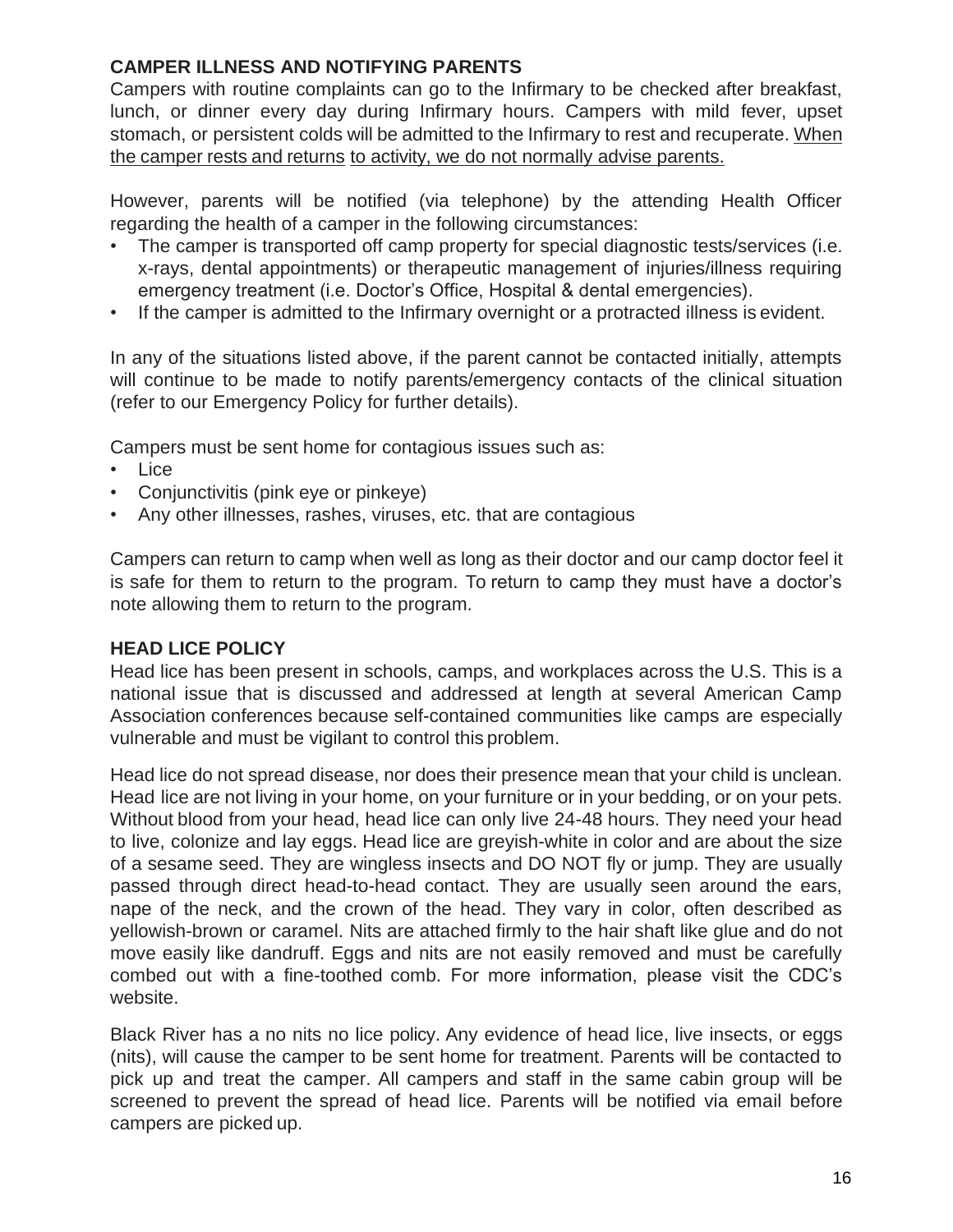To prevent the spread of head lice when present parents should discuss with their camper the importance of:

- 1. Discuss with children how lice are spread (head-to-head contact and sharing of personal items).
- 2. Teach kids not to share personal grooming items, hair decorations, clips, headbands, hats, helmets, or clothing.
- 3. Encourage kids to use their own pillows, blankets, etc.

### **Before arriving at camp check your camper for head lice at least twice**

- **Two weeks before the session**
- **The day before your arrival**

### **How to do a Lice Check**

- 1. Use a strong light or go outside in bright light.
- 2. Combing hair while it's wet is more effective.
- 3. Lice are hard to spot. Look for tiny white or black specks (eggs or nits) stuck on the hair shaft. Head lice are small, wingless bugs.
- 4. Please be aware! Checking for lice before arrival at camp is NOT always a guarantee, as there is a 3 to 7-day period of gestation during which the nits are invisible.

### **HEALTH INSURANCE**

Black River Farm and Ranch requires that campers have health insurance. Please attach a copy of the insurance card to the health form.

Campers who do not have health insurance will need to contact the office before arriving at camp.

### **DENTIST AND ORTHODONTIST PRE-CAMP VISIT**

A visit to the dentist or orthodontist before camp to take care of last-minute fillings and avoid teeth troubles during the session is advised. Please make sure braces and retainers are in good shape. In most cases, the orthodontist in Port Huron will only do temporary work to make your camper comfortable until she returns home to see her own orthodontist. Note, as well, that the dentists and orthodontists in Port Huron require payment that will be charged back to your account.

### **SUN SAFETY**

We instruct our staff to encourage their campers (and themselves) to apply sunscreen before leaving the cabin each morning and reapply as required. Please help teach younger campers how to apply sunscreen themselves. Staff can help campers if needed.

### **PERSONAL HYGIENE**

Our staff monitors the personal hygiene of campers, however, we cannot supervise campers in the shower. We ask campers to shower and wash their hair a minimum of 2 times a week and brush their teeth twice a day. These are habits kids learn at home so, if you know we may have issues with hygiene, or if you have different expectations, please discuss them with your camper before camp and with camp staff upon arrival. We can help girls brush their hair, put in braids or ponytails if needed or asked.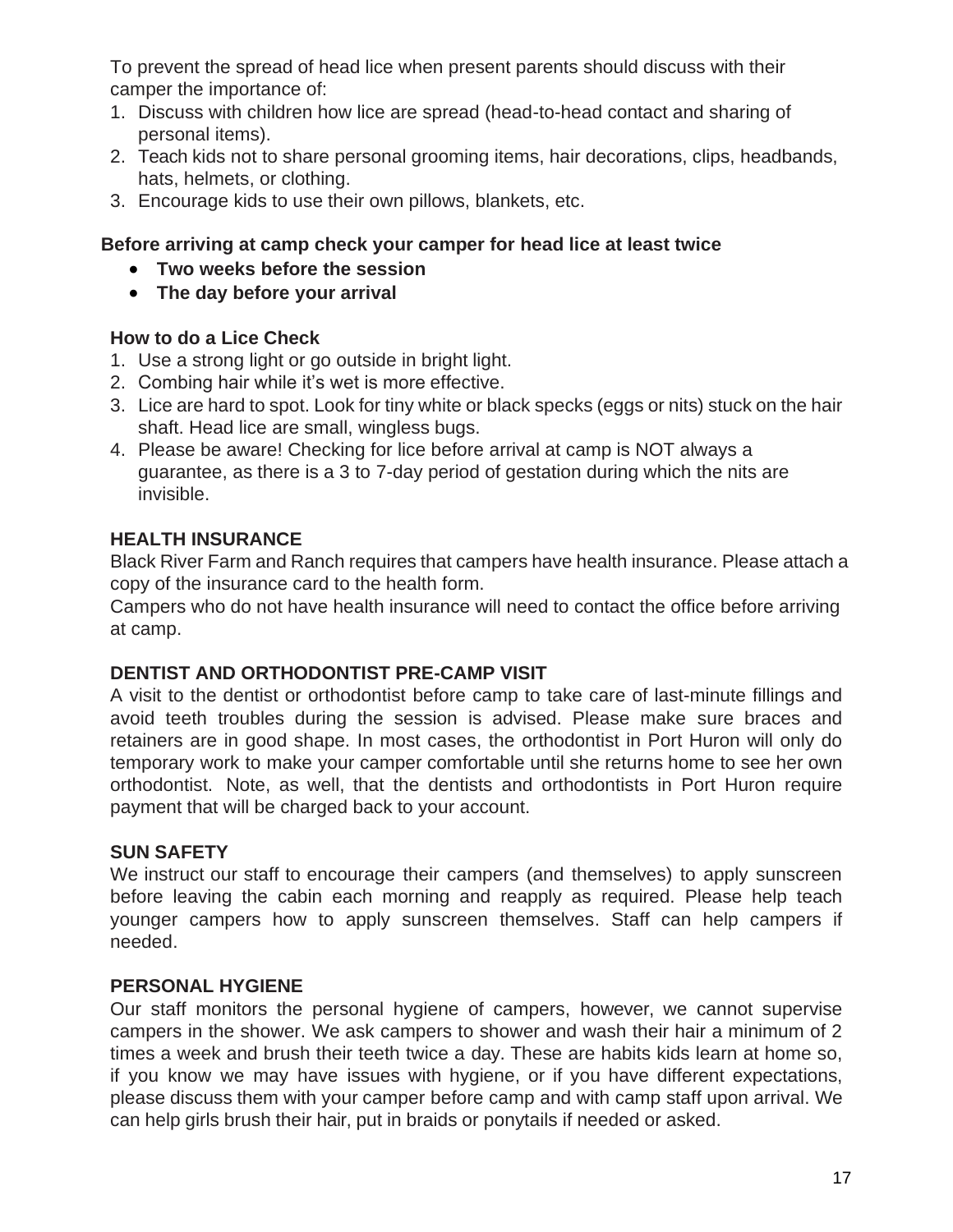## **FOOD SERVICE**

#### **OUR MENU**

We are proud of our long-standing reputation for great camp food and we work hard to make sure there is an option for everyone. Please review the camp menu online and contact us with any questions. Please contact us at least 4 weeks before your session starts so that we can answer any questions and ensure we can accommodate your camper.

#### **CAMPERS WITH FOOD ALLERGIES AND SPECIAL DIETS**

Our mission is to ensure the health, safety, and well-being of all campers. Therefore, we want to be sure we have all the details and information regarding your child's food allergy before the start of camp. This information should be provided in writing from your doctor on the Camp Physical Form and included in the Camper Health History. We need to know what causes the response, what type of response has occurred in the past, symptoms, and any treatment/prevention strategies. A FARE form with a photo of your camper is necessary for campers with serious food allergies.

We provide a vegetarian option and non-dairy milk. Campers can request gluten-free substitutions in advance. We do not prepare substitutions until requested in an effort to save on food waste.

Parents should obtain and review a copy of the menu from our camp website for the time that your camper will be attending camp. After reviewing the menu, discuss any concerns of potential allergens with the Food Service Manager contact information is below. If accommodations are required a plan must be in place a minimum of two weeks before you arrive at camp. This plan will be shared with our kitchen and health care staff, as well as, your camper's counselors.

| <b>MONDAY</b>                                                                                                        | <b>TUESDAY</b>                                                                                                               | <b>WEDNESDAY</b>                                                                                         | <b>THURSDAY</b>                                                                                                                      | <b>FRIDAY</b>                                                                                                                    |
|----------------------------------------------------------------------------------------------------------------------|------------------------------------------------------------------------------------------------------------------------------|----------------------------------------------------------------------------------------------------------|--------------------------------------------------------------------------------------------------------------------------------------|----------------------------------------------------------------------------------------------------------------------------------|
| <b>French Toast</b><br>Hard Boiled Eggs<br>Yogurt<br><b>Cold Cereal</b><br>Fruit                                     | <b>Breakfast Sandwiches</b><br>English Muffins, Eggs,<br>Sausage & Cheese<br>Oatmeal<br><b>Cold Cereal</b><br><b>Bananas</b> | <b>Blueberry Muffins</b><br>Scrambled Eggs<br>Bacon<br>Yogurt<br><b>Cold Cereal</b><br>Fruit             | Pancakes<br>Hard-Boiled Eggs<br>Oatmeal<br><b>Cold Cereal</b><br><b>Bananas</b>                                                      | Coffee Cake<br><b>Scrambled Eggs</b><br>Sausage<br>Yogurt<br><b>Cold Cereal</b><br>Fruit                                         |
| <b>Hot Chocolate</b><br><b>Fruit Juice</b><br>Milk & Non-Dairy Milk                                                  | <b>Fruit Juice</b><br>Milk & Non-Dairy Milk                                                                                  | <b>Hot Chocolate</b><br><b>Fruit Juice</b><br>Milk & Non-Dairy Milk                                      | Fruit Juice<br>Milk & Non-Dairy Milk                                                                                                 | <b>Hot Chocolate</b><br><b>Fruit Juice</b><br>Milk & Non-Dairy Milk                                                              |
| Tomato Soup<br><b>Grilled Cheese</b><br>Sandwiches<br>Egg Salad<br>Chips<br>Fresh Veggie & Dip<br>AJ's Snicker Salad | Tacos<br><b>Black Bean &amp; Beef</b><br><b>Toppings</b><br>Veggies<br><b>Sliced Oranges</b>                                 | Garlic Chicken Sandwich<br><b>Fish Sandwich</b><br>White Bean Pasta Salad<br>Chips<br>Fresh Veggie & Dip | <b>Picnic Lunch</b><br><b>Cheese Sandwich</b><br><b>Turkey Sandwich</b><br>or PB&J<br>Chips<br>Veggies With Dip<br>Apples<br>Cookies | Soup<br>Calzones<br>(Cheese / Cheese &<br>Pepperoni)<br><b>Cottage Cheese</b><br>Tuna Salad Carrots & Dip<br>Peaches             |
| Cheese Pizza<br>Pepperoni Pizza<br>Veggie Pizza<br><b>Mixed Vegetables</b><br>Green Salad<br><b>Brownies</b>         | Cookout<br>Burger or Veggie Burger<br>Deviled Eggs<br><b>Fruit Salad</b><br><b>Green Salad</b><br>Chips<br>Cupcakes          | Ravioli<br><b>Roasted Vegetables</b><br><b>Bread Sticks</b><br>Ceaser Salad<br>Apple Crisp               | Chicken or Veggie<br>Nugget<br><b>Mashed Potatoes Gravy</b><br><b>Steamed Vegetable</b><br><b>Biscuit</b><br>Cake                    | Spaghetti<br>Chicken & Eggplant Parm<br>Steamed Vegtable<br>Caesar Salad<br><b>Garlic Breadsticks</b><br><b>Texas Sheet Cake</b> |
|                                                                                                                      | Milk available at breakfast and dinner includes cow's milk and plain soy or almond milk.                                     |                                                                                                          |                                                                                                                                      |                                                                                                                                  |
|                                                                                                                      |                                                                                                                              |                                                                                                          |                                                                                                                                      | Gluten-Free items are available upon request. GF bread, salad dressing, tortillas, and pasta items available when like           |
|                                                                                                                      | items are served as the main course. These items must be requested to prevent food waste.                                    |                                                                                                          |                                                                                                                                      | All dietary allergies & concerns must be discussed with the food service manager 4 weeks before your arrival. Please             |

contact the food manager with questions, MissDanielle@Blackriverfarmandranch.com

#### **SAMPLE MENU**

*\*The full menu is available on our website*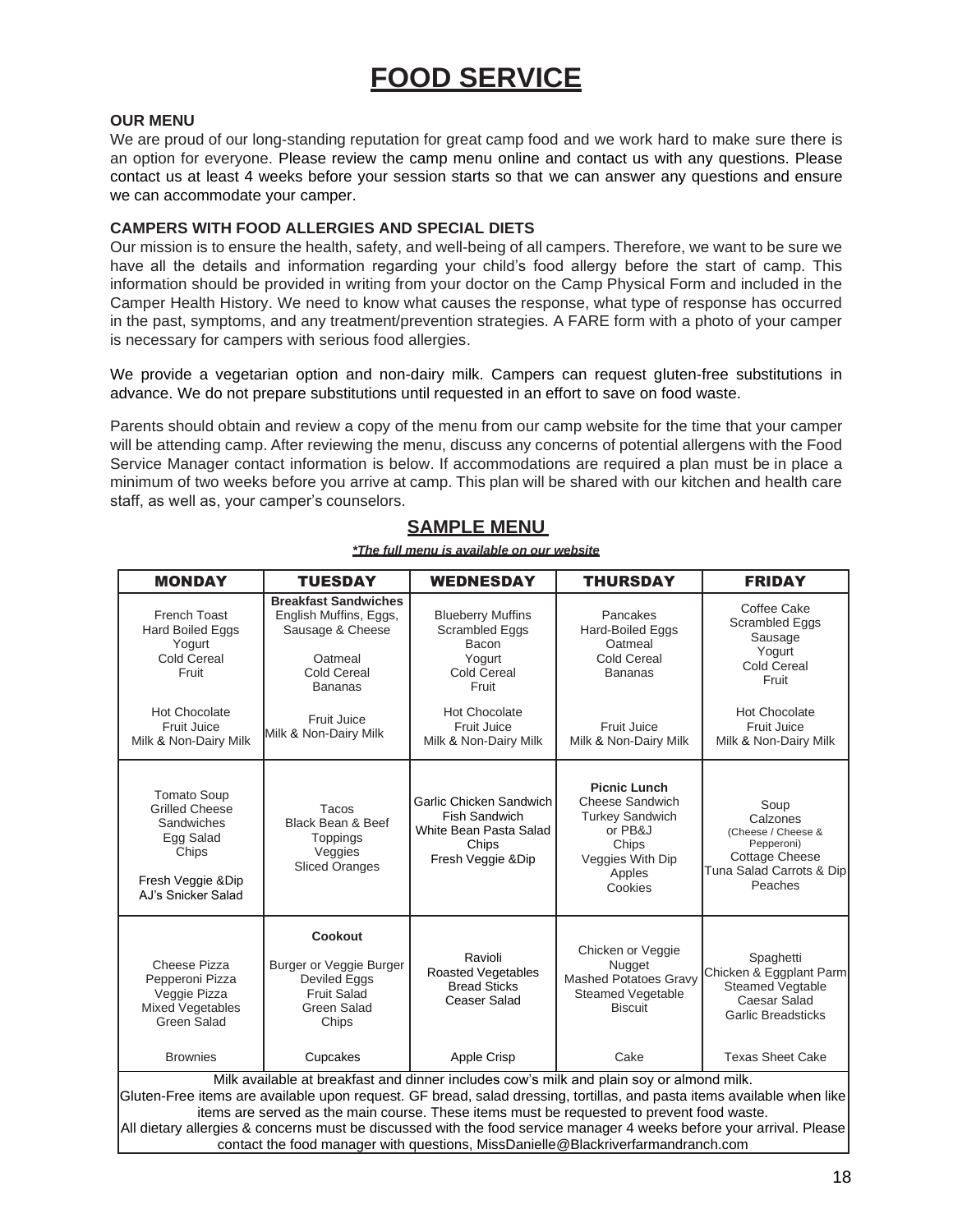# **TYPICAL DAY AT CAMP**

If you are wondering how your child will spend her day at camp, here is a schedule of a camper's typical day. The day begins at flagpole followed by breakfast and riding activities (riding lessons, ground lessons, barn chores, small animals, and vaulting), lunch -delicious food (mmmm), rest time (ahhh). Then, afternoon activities (barn, pool, boats, crafts, field activities, trampolines, ropes course, trail rides) dinner (yum), the day finishes with an evening program (skits, games, treasure hunts, talent show, etc.) and treat store before sleepy campers return to their cabins for bedtime.

| 8:00 am            | <b>Flag Raising</b>                               |
|--------------------|---------------------------------------------------|
| 8:05 am            | <b>Breakfast</b>                                  |
| 9:00 am            | Riding & Barn Activities Begin                    |
| $10:30$ am         | <b>Riding lessons switch with Barn Activities</b> |
| $12:15 \text{ pm}$ | Lunch                                             |
| $1:00$ pm          | <b>Rest Hour</b>                                  |
| 2:00 pm            | <b>Free Time</b>                                  |
| 4:30 pm            | Activities end – Time to Wash Up for Dinner       |
| 5:25 pm            | <b>Flag Lowering</b>                              |
| 5:30 pm            | Dinner                                            |
| $7:00$ pm          | <b>Night Activity</b>                             |
| 8:30 pm            | <b>Treat Store</b>                                |
| $9 - 10$ pm        | Bedtime depending on age                          |

## **HORSEBACK RIDING PROGRAM**

The mission of our riding program is to provide a safe and fun atmosphere where girls can learn horsemanship and riding skills. Skills will be taught at whatever pace the camper is comfortable.

#### **Goals of the Horse Program:**

- 1. To teach girls to be knowledgeable horsewomen
- 2. To teach girls to be skilled riders
- 3. To foster the love and appreciation of animals

#### **STAFFING**

Our Equine Manager must have the following training, experience, and qualifications: CHA certification as a riding instructor, previous experience as a riding instructor for at least 30 weeks, and a minimum of 6 years experience riding and caring for horses.

Riding instructors must have the following training, experience, and qualifications: CHA certification (or the equivalent) as a riding instructor and previous experience as an assistant riding instructor or a minimum of 3 years experience riding and caring for horses.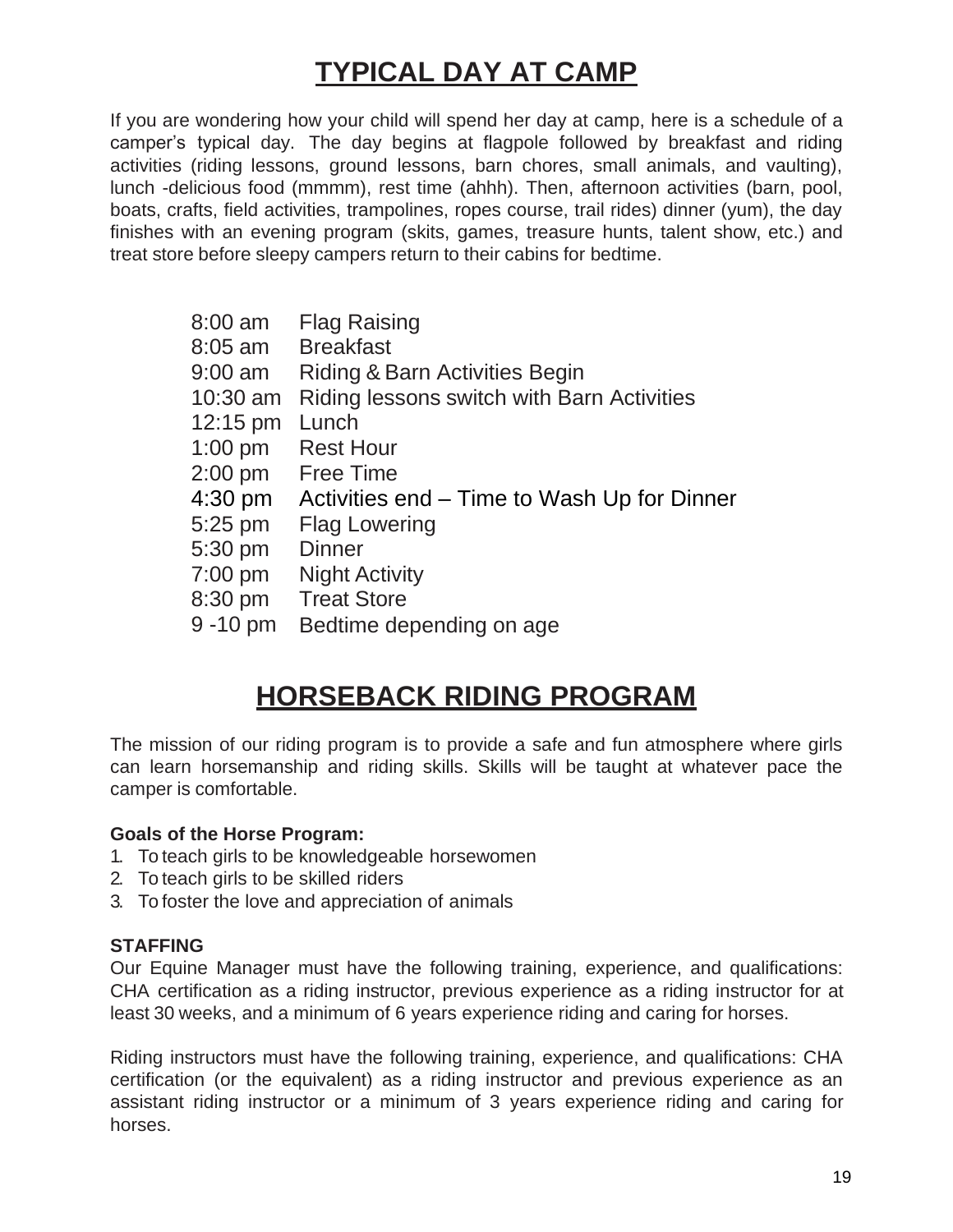Assistant Riding Instructors must have a minimum of 1-year of experience riding and caring for horses.

#### **PROGRAM GUIDELINES**

The riding program begins at 8:00 each morning except Sunday and the last Saturday of each session. Riding groups will have a lesson from 9:15 am until 10:30 am or 10:30 am until 11:45 am. The groups will alternate time slots each day. Opposite the group's lesson, they have Vaulting and Horse Talk (a ground lesson about horses), as well as, either Small Animals, Barn Chores, or a lunging lesson.

Groups will be taught a set curriculum based on their skill level. The group will move through the skills at a pace that is safe yet challenging for the riders. The pace will be set by the average rider in the group. We try to keep a balance in each group that allows the lessons to be beneficial to all riders. This allows riders to continue to have fun and learn without instructor pressure to advance. It is intended to be a fun, stress-free environment.

Every effort is made to give the riders who are struggling the opportunity to get extra coaching in their lessons and additional practice time at instructional riding in the afternoon. If a rider is not comfortable advancing they are always given the choice to move to a lower group. However, if we feel that there is a safety issue we may move them to a different group. More advanced riders will be challenged in different ways, including more challenging horses and drills. If they are demonstrating competency of the skills taught in their group on a variety of horses, they may be offered the choice of switching groups.

#### **RIDING GROUP PLACEMENT**

First-Year campers will be placed in a group based on the questionnaire filled out. Please remember when filling out the questionnaire that is it always easier for kids to be asked to move up instead of down. All campers will be passively evaluated on the first day of riding and they will be given levels. If necessary, they will then be reassigned to a new group based on the new level.

Throughout the session, riding levels continue to be re-assessed to ensure campers are placed in the appropriate riding group for their skill level and personal goals. Camper's riding skills will be verified and documented by an instructor at the end of a session to determine their initial group placement for the following year.

Returning campers may choose any group up to the skill level that was verified the previous season. They will also be re-evaluated on the first day and may be moved based on the re-evaluation. If a camper returns the following year a much better rider than the previous year, they will have the opportunity to move up levels after the initial placement. If at any time a camper feels like she is not progressing as quickly as she would like to she can ask the instructor what skills need to be mastered so that she can move up. She can also attend additional instructional riding time in the afternoon.

The Equine Manager will decide what riding level is appropriate. We will not place a camper in a riding group that we believe to be beyond her capabilities. This is for the safety of the camper.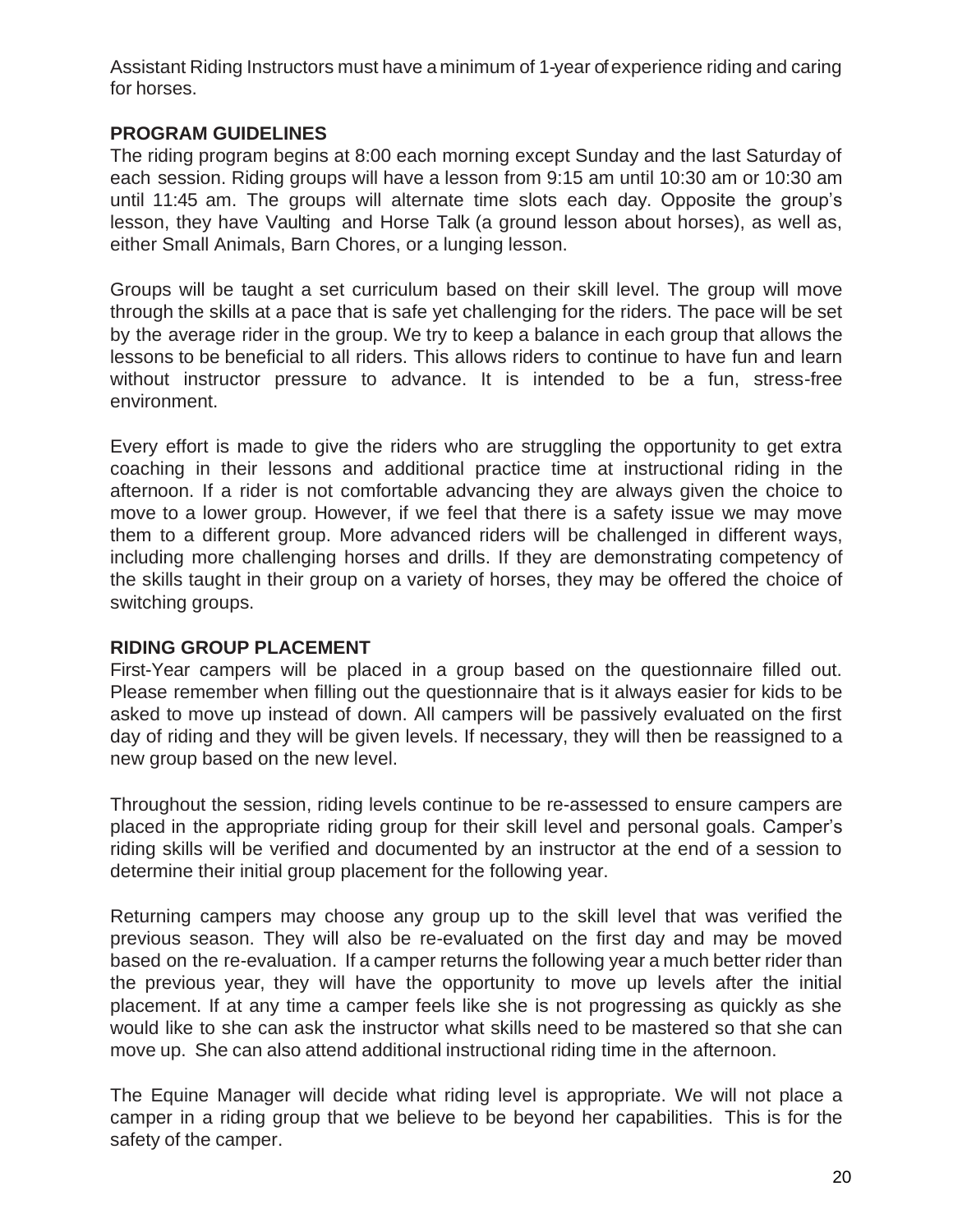# **AFTERNOON PROGRAM**

Afternoon activities are open during "free time" 2:00 – 4:30 pm daily. All activities will be staffed and campers can move from one activity to another. Afternoon activites may be more scheduled during starter camp.

**SWIMMING** in the pool during free time is an option every day (weather permitting). The pool is staffed by certified lifeguards.

**BOATING** Kayaks, paddle boats, and paddleboards in Lake Lorely are great fun. The Lake is staffed by certified lifeguards.

**CRAFTS** are always a hit! The Craft Barn has a different craft every day, from beads and lanyards to bird feeders and picture frames. It is a great place to be creative and meet new people.

**SMALL ANIMALS** are provided for the campers to gain knowledge through direct experience with the small animals. The animals may be handled with supervision. Staff and campers must remain aware that the animals are not toys and must be treated with care and respect. The small animal's area is open during free time in the afternoons, during the mornings when scheduled or when supervised by a staff member.

**ARCHERY** is a great way for girls to learn precision and discipline. Girls learn the equipment, safety, and techniques used in archery.

#### **FIELD ACTIVITIES**

Trampolines are a fun way to exercise and unwind. They are open in their free time or whenever a staff person is present. Soccer, volleyball, tennis, basketball, softball, and any other games we can think up are played during free time. Nature walks and activities are also a fun way to get involved and enjoy the outdoors.

#### **BARN ACTIVITIES**

**Trail rides** are offered daily. Each camper will be offered at least one trail ride a week.

**Halter class** is a great way for girls to learn about caring for horses. Each day the class learns a new lesson about routine care and first aid for the horse. On the last day, they show their horse to the judges who decide who has taken the best care of their horse. That person wins the Halter Class.

**Vaulting** is used to increase rider confidence, balance, and rhythm. It is often compared to gymnastics or ballet on horseback. Vaulting Club in the afternoon is optional.

**Free riding** is supervised riding without instruction. Campers can come to play games, practice what they learned in class, or just relax in the saddle.

**Instructional riding** Campers can ride with instructors in an afternoon lesson. Afternoon Instruction lessons are offered to help kids improve on the skills they are trying to master in class.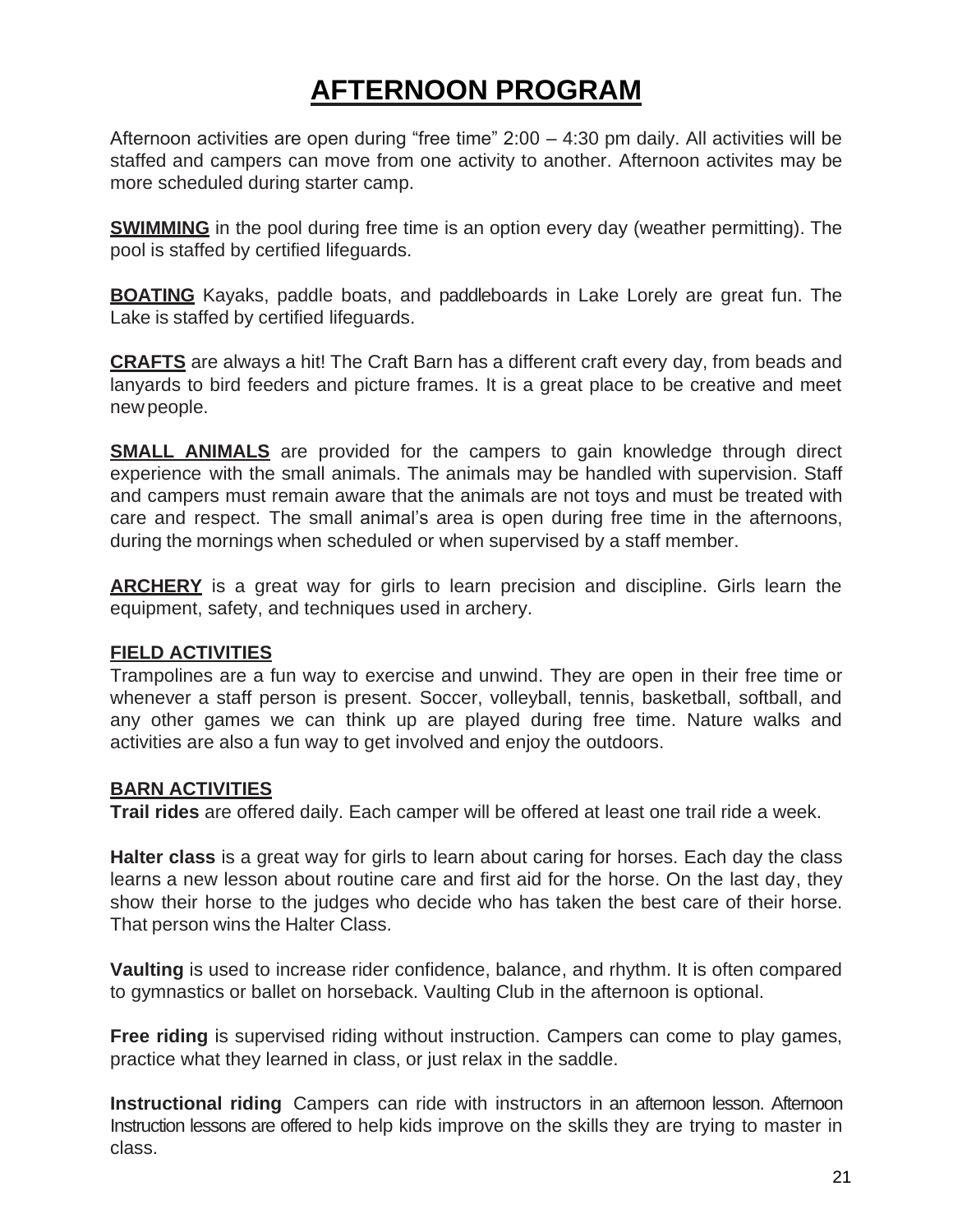# **PREPARING FOR CAMP**

Black River Farm and Ranch is A LOT of FUN!!! However, for some first-time campers, spending time away from home is a major step.

"The cornerstone of homesickness prevention is parents' attitudes. When parents express confidence, optimism, and a positive attitude about camp, children follow their lead.

It's normal for children to ask, in the months prior to opening day, "What if I feel homesick at camp?" Sadly, many well-intentioned parents provide an answer that virtually guarantees intense homesickness. "If you feel homesick," they say, "I'll come and get you." This is what camp professionals regretfully refer to as "The Pick-Up Deal."

The tragedy of "The Pick-Up Deal" is how it undermines children's confidence in themselves and gives them something about which to be preoccupied. When you think about it, the subtext of the promise "If you feel homesick, I'll come and get you" is basically "I have so little confidence in your ability to cope with these feelings that I think the only solution is for me to come and rescue you." InThe Secret Ingredients of Summer Camp Success, you'll learn the best way to respond to children's questions and concerns about staying at camp. You'll also learn the best ways to reply to a homesick letter, the best homesickness preparation tips, and the best ways to provide parenting from afar."

Chris Thurber [www.CampSpirit.com 2](http://www.campspirit.com/)008

#### **The key to success is preparation! Here are some suggestions to help your camper adjust to the camp experience:**

- **• Start early preparing your child for the idea of being away from home.** Find out what her expectations are and what seems a bit scary. Teach coping strategies for when she is away. Provide reassurance and encouragement. Ensure you are not projecting your anxiety on them.
- **•** Stress the positive aspects of the upcoming session. Remember, children learn about coping skills related to separation from home through experiences such as camp.
- **• Practice Away From Home Skills,** such as letter writing, talking with other adults, hugging a teddy bear at night, and using a flashlight. Nothing builds confidence and teaches a child how to cope with time away from home better than...(you guessed it)...time away from home. That weekend at your folks' will do wonders for her ability to adjust. If possible, have her practice spending the night away from home with no phone contact in smaller increments of time.
- Allow your child time to adjust to the new situation. The first letter or two you receive (which may have been written the very first evening) may sound hesitant about the camp experience. We find that campers are quickly consumed by the activities and opportunities and forget their first and second day worries.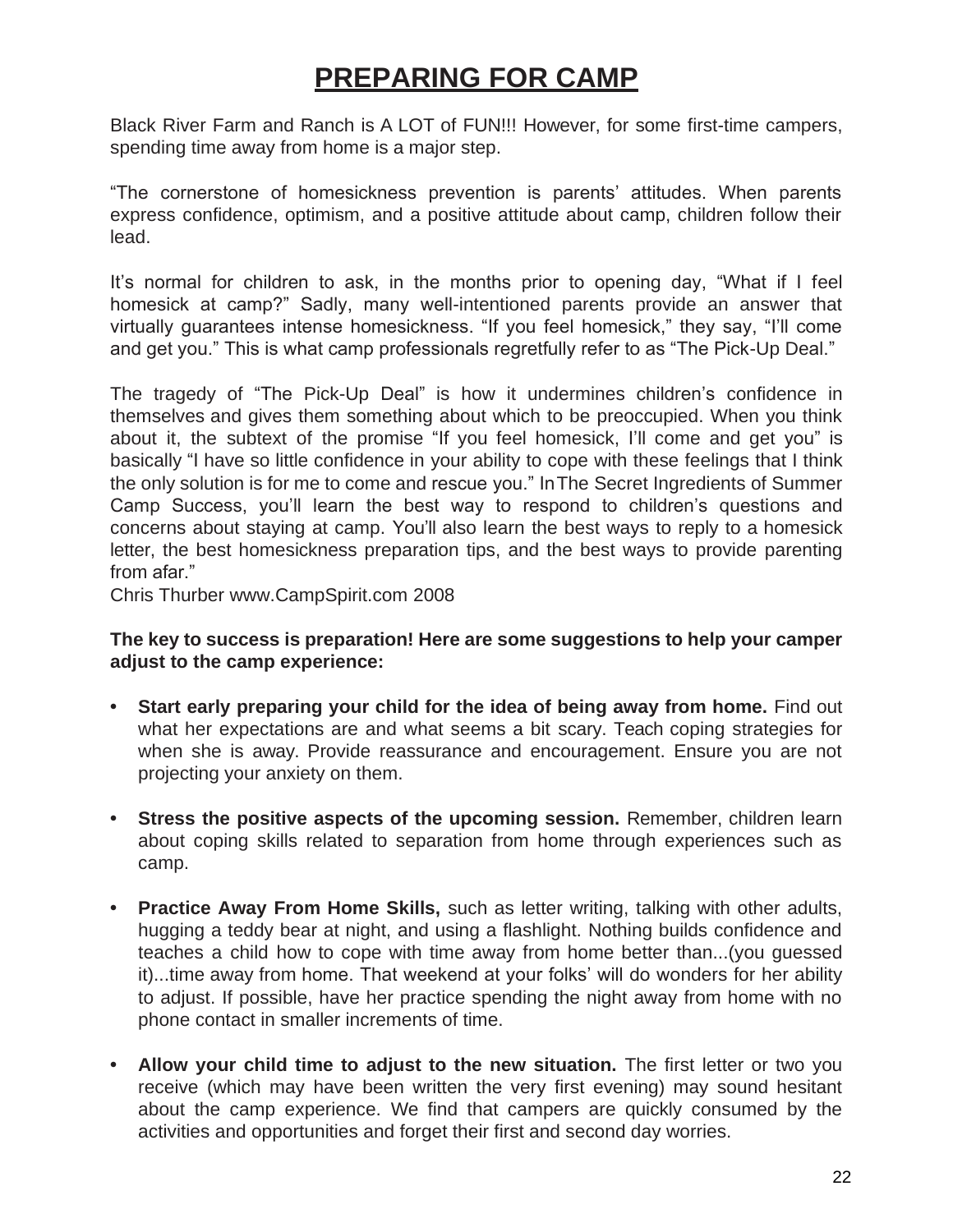*PREPARING FOR CAMP continued...*

- **• Send your child mail.** Mail is delivered daily and it is very exciting for campers to receive a letter or postcard from home. Be positive in your message. For example; try not to mention how lonesome you are without them, instead write about how exciting camp must be.
- **• Don't make a "pick-up deal."**
- **• Pack for camp together.** Allow your camper to help pack her own things. Campers need to have a perceived level of control when entering into a new situation. Simple things like picking out her clothes and going to the drug store to buy soap and goodies for camp can help her feel comfortable with the transition.
- **• Double-check the opening and closing dates and times.** Start camp off on a smooth note by arriving on time and on the right day. Use a wall calendar in the months prior to opening day to make an exciting count-down to the big day.

*These ideas are gathered from many different sources including the teachings of Bob Ditter and Chris Thurber both talented psychologists who specialize in children and camping. Chris Thurber has a great DVD titled* The Secret Ingredients of Summer Camp Success *you can purchase it at [www.CampSpirit.com](http://www.campspirit.com/) and the* The Summer Camp Handbook *available free online at [www.SummerCampHandbook.com](http://www.summercamphandbook.com/)*

## **TIPS FOR CAMPERS**

- Talk to your parents and friends about camp. Share your ideas about what you expect from camp and ask them about their experiences at camp.
- Help pack your things for camp. Make sure you remember everything on the list.
- Label all your belongings; it's the best way to avoid losing things. Leave expensive things at home.
- Leave your electronics at home. Not only are they not allowed at camp... it's time to unplug and make new friends.
- Tell your parents you will be fine. Sometimes parents worry a lot. Remember to give them a big hug on the first day of camp and remind them that you will write.
- Pack some pre-stamped, pre-addressed envelopes, along with paper and pens. Parents and family love to get mail and the more you write, the more you'll get back. Put all your stationery stuff in a zippered bag so it stays together.
- Visit the camp website, Facebook page, and Instagram. You may find the answers to your questions and connect with other campers.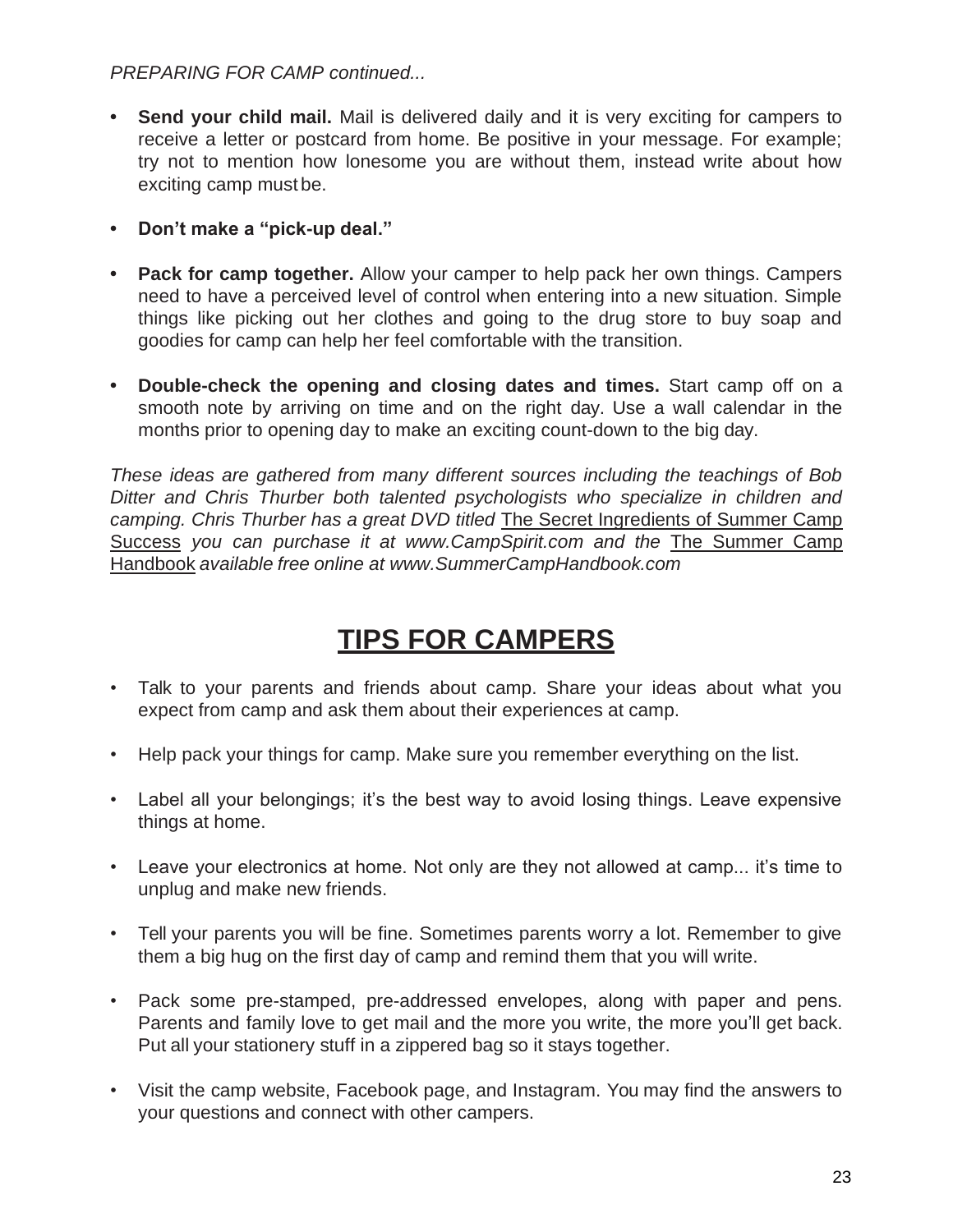# **FREQUENTLY ASKED QUESTIONS -- FAQ'S**

- What time do the kids get up? Just in time to get to the flagpole on time! Usually between 7:30 and 7:45 am.
- Can I see pictures of my camper while she is at camp? Yes, we post pictures on social media occasionally. We also post pictures on our web-based email and picture service that you can log into. See the flyer in your mailing for login information.
- Do you have visiting days? No, we do not have visiting days at the BR. Due to the length of our sessions we do not feel it necessary to have visiting days in the middle of a session. Also, many campers come from a great distance and it would not be possible for their parents to visit, but mostly parents visiting contributes to or creates campers' homesickness.
- May my daughter make or receive a telephone call? No, the girls may not call you and you may not talk with them during their stay. You may check with the office staff if you have concerns about your daughter. They will be happy to talk with you about your daughter.
- May my daughter bring her cell phone to camp? No, they are not permitted. Devices with Wi-Fi, cellular data, video, or gaming capabilities are not permitted at camp. We are focused on connecting with real people and experiences.
- Do you have laundry facilities? No, please send enough clothes to last your camper's entire stay.
- Does my daughter need riding boots? Yes. We suggest a slip-on western riding boot (cowboy boot), but there are many different types of riding boots available. We do require a flat-soled riding boot with at least a one-inch heel. These requirements have been made for your child's safety.
- Does my daughter need a riding helmet? Riding helmets are a must. They are to be worn while riding. You may bring your own, you can rent one upon check-in, or you may purchase one upon check-in. All helmets sold or rented are ASTM & SEI certified, as this is what we suggest you bring.
- Does my daughter need money while she is there? No, she will have an account to charge anything that she needs or wants. You pay her account when you check out. Black River does not accept credit cards. Cash or check only.
- What government authority supervises camps? The State of Michigan licenses the BR and we are inspected and approved by the Michigan Health Department. We are also an accredited camp by the American Camping Association and the Camp Horsemanship Association.
- Is there camp security? BR is assessable by only one road, at which a security guard is on post nightly, the guard also makes hourly rounds of the camp to ensure every person's safety. Each bunkhouse is equipped with a phone system that can dial 911 in an emergency.